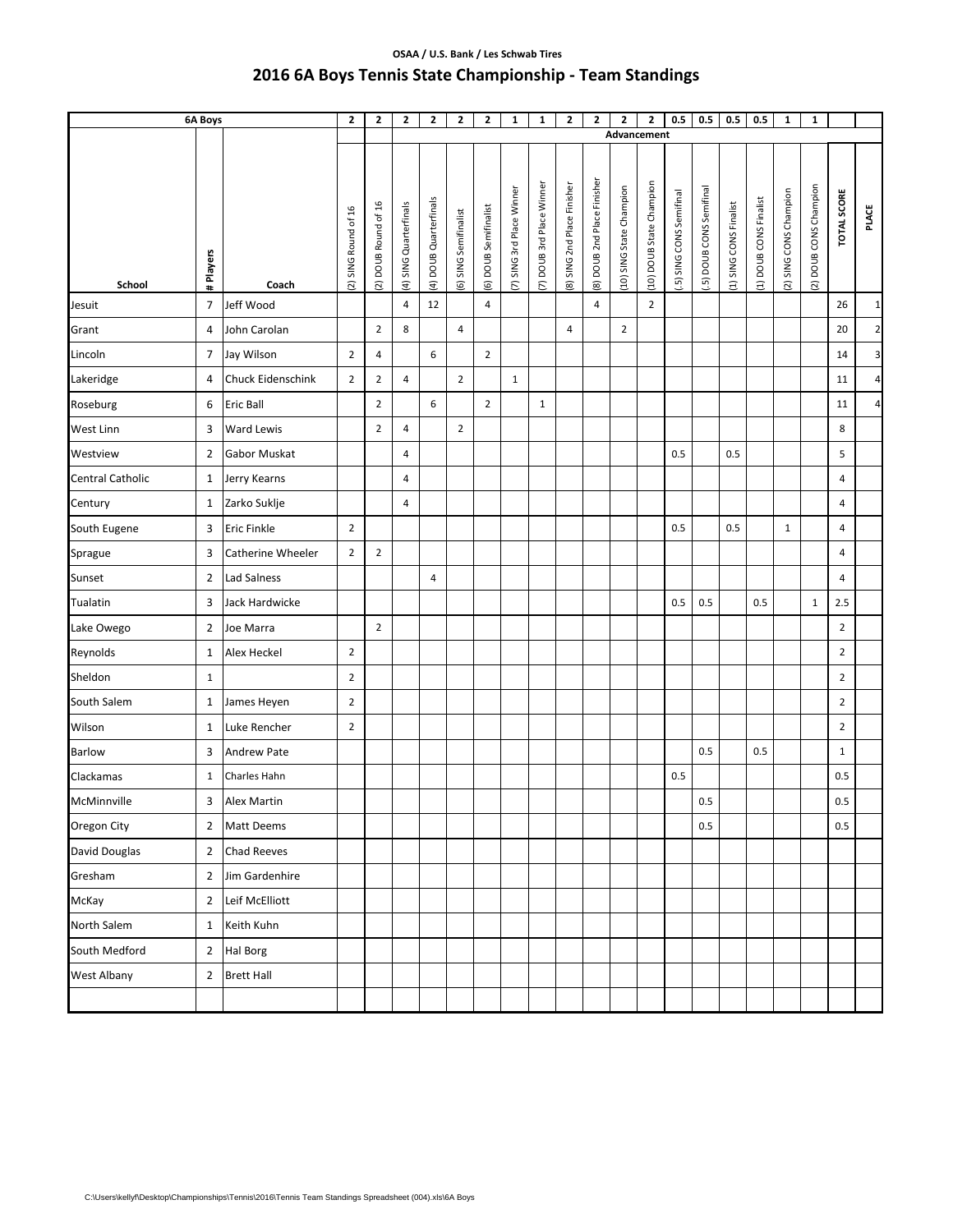| Round 1<br>May 19                      | Round 2<br>May 19                      |     | Quarterfinals<br><b>May 20</b>         | <b>Semifinals</b><br><b>May 20</b> | Final<br><b>May 21</b>          |
|----------------------------------------|----------------------------------------|-----|----------------------------------------|------------------------------------|---------------------------------|
| (1) Dylan King 12, Grant               | (1) Dylan King 12, Grant               |     |                                        |                                    |                                 |
|                                        |                                        |     |                                        |                                    |                                 |
| <b>BYE</b>                             |                                        | #49 | (1) Dylan King 12, Grant               |                                    |                                 |
| Emmett Moore 11, Lakeridge             | $6-2, 6-4$                             |     | $6-0, 6-3$                             |                                    |                                 |
| #17                                    | Emmett Moore 11, Lakeridge             |     |                                        |                                    |                                 |
| Seth Lee 11, Clackamas                 |                                        |     | #81                                    | (1) Dylan King 12, Grant           |                                 |
| (7) Luke Lemaitre 10, Westview         | (7) Luke Lemaitre 10, Westview         |     |                                        | $6-1, 6-1$                         |                                 |
|                                        |                                        |     | $6-1, 6-0$                             |                                    |                                 |
| <b>BYE</b>                             |                                        | #50 | (7) Luke Lemaitre 10, Westview         |                                    |                                 |
| Ignacio Ocampo 11, North Salem         | $5-7, 6-2, 6-1$                        |     |                                        |                                    | - STATE CHAMPION -              |
| #18                                    | Martin Diot 12, Reynolds               |     |                                        |                                    |                                 |
| Martin Diot 12, Reynolds               |                                        |     |                                        | #105                               | (1) Dylan King 12, Grant        |
| (4) Tommy Edwards 12, Century          | (4) Tommy Edwards 12, Century          |     |                                        |                                    | $6-1, 6-0$                      |
|                                        |                                        |     |                                        |                                    |                                 |
| <b>BYE</b>                             |                                        | #51 | (4) Tommy Edwards 12, Century          |                                    |                                 |
| Logan Blair 11, Sprague                | $2-6, 6-2, 7-6$                        |     | $3-6, 6-1, 6-3$                        |                                    |                                 |
| #19                                    | ogan Blair 11, Sprague                 |     |                                        |                                    |                                 |
| Avi Shugar 9, South Eugene             |                                        |     | #82                                    | $6-2, 6-3$                         |                                 |
| (5) Simon Homedes 12, Lakeridge        | (5) Simon Homedes 12, Lakeridge        |     |                                        | (5) Simon Homedes 12, Lakeridge    |                                 |
|                                        |                                        |     | $6-3, 6-2$                             |                                    |                                 |
| <b>BYE</b>                             |                                        | #52 |                                        |                                    |                                 |
| Christian Maxey 9, Barlow              | $6-0.6-0$                              |     | (5) Simon Homedes 12, Lakeridge        |                                    |                                 |
| #20                                    | Alex Fedor 10, South Salem             |     |                                        |                                    |                                 |
| Alex Fedor 10, South Salem             |                                        |     |                                        | <b>Singles</b>                     | #133<br>$6-4, 6-0$              |
| Peter Shen 10, South Eugene            | Peter Shen 10, South Eugene            |     |                                        |                                    |                                 |
| #21                                    | $6-4, 6-3$                             |     |                                        |                                    |                                 |
| Ryan Malinowski 12, Tualatin           |                                        | #53 | (8) Matt Perkins 11, West Linn         |                                    |                                 |
| <b>BYE</b>                             |                                        |     | $6-2, 2-6, 6-4$                        |                                    |                                 |
|                                        | (8) Matt Perkins 11, West Linn         |     |                                        |                                    |                                 |
| (8) Matt Perkins 11, West Linn         |                                        |     | #83                                    | 8) Matt Perkins 11, West Linn      |                                 |
| Drew Altringer 12, McMinnville         | Garrett Laurie 10, Sheldon             |     |                                        | $6-3, 6-1$                         |                                 |
| #22                                    |                                        |     | $6-0, 6-0$                             |                                    |                                 |
| Garrett Laurie 10, Sheldon             | $6-1, 6-1$                             | #54 |                                        |                                    |                                 |
| <b>BYE</b>                             |                                        |     | (3) Joey Schwartz 11, Central Catholic |                                    |                                 |
|                                        | (3) Joey Schwartz 11, Central Catholic |     |                                        |                                    | $6-1, 5-7, 6-2$                 |
| (3) Joey Schwartz 11, Central Catholic |                                        |     |                                        | #106                               |                                 |
| Quincy Guenther 11, South Eugene       | Caden Samkutty 9, Wilson               |     |                                        |                                    | (2) Andrew Finkelman 11, Grant  |
| #23                                    |                                        |     |                                        |                                    | - 2nd Place -                   |
| Caden Samkutty 9, Wilson               | $7-6(4), 6,0$                          | #55 | (6) Andrew Newell 12, Jesuit           |                                    |                                 |
| <b>BYE</b>                             |                                        |     | $6-2, 2-6, 6-4$                        |                                    |                                 |
|                                        | (6) Andrew Newell 12, Jesuit           |     |                                        |                                    |                                 |
| (6) Andrew Newell 12, Jesuit           |                                        |     | #84                                    | $6-0, 6-1$                         | <b>3rd Place</b><br>May 21      |
| Will Leach 11, Lincoln                 |                                        |     |                                        | (2) Andrew Finkelman 11, Grant     |                                 |
| #24                                    | <u>Will Leach 11, Lincoln</u>          |     |                                        |                                    | - 3rd Place -                   |
| Fabricio Aguirre 12, Westview          | $6-4, 4-6, 6-2$                        | #56 | $6-0, 6-1$                             |                                    | (5) Simon Homedes 12, Lakeridge |
| BYE                                    |                                        |     | (2) Andrew Finkelman 11, Grant         |                                    |                                 |
|                                        | (2) Andrew Finkelman 11, Grant         |     |                                        |                                    | #113<br>$6-4, 6-4$              |
|                                        |                                        |     |                                        |                                    |                                 |









**Singles Consolation**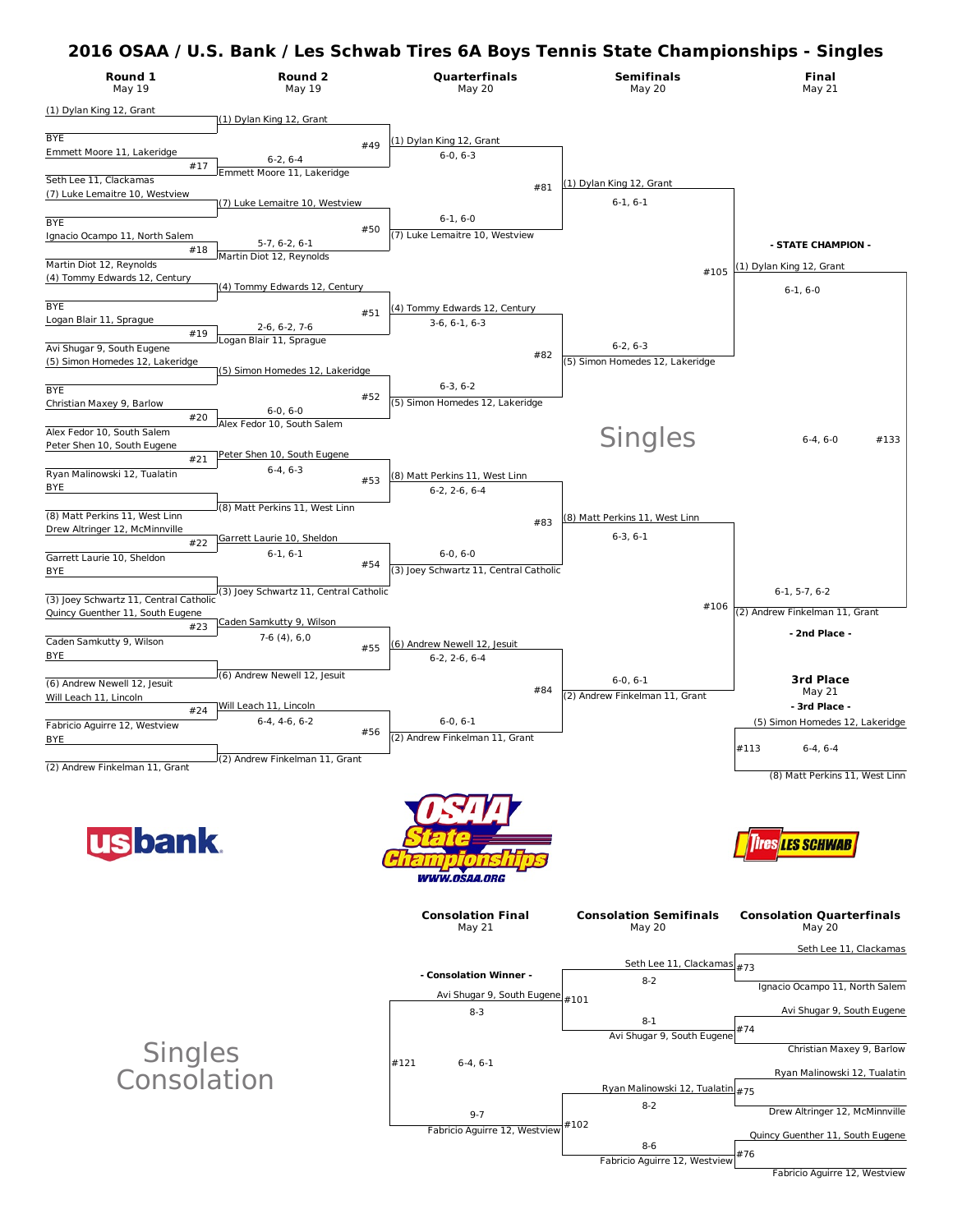

# Doubles Consolation

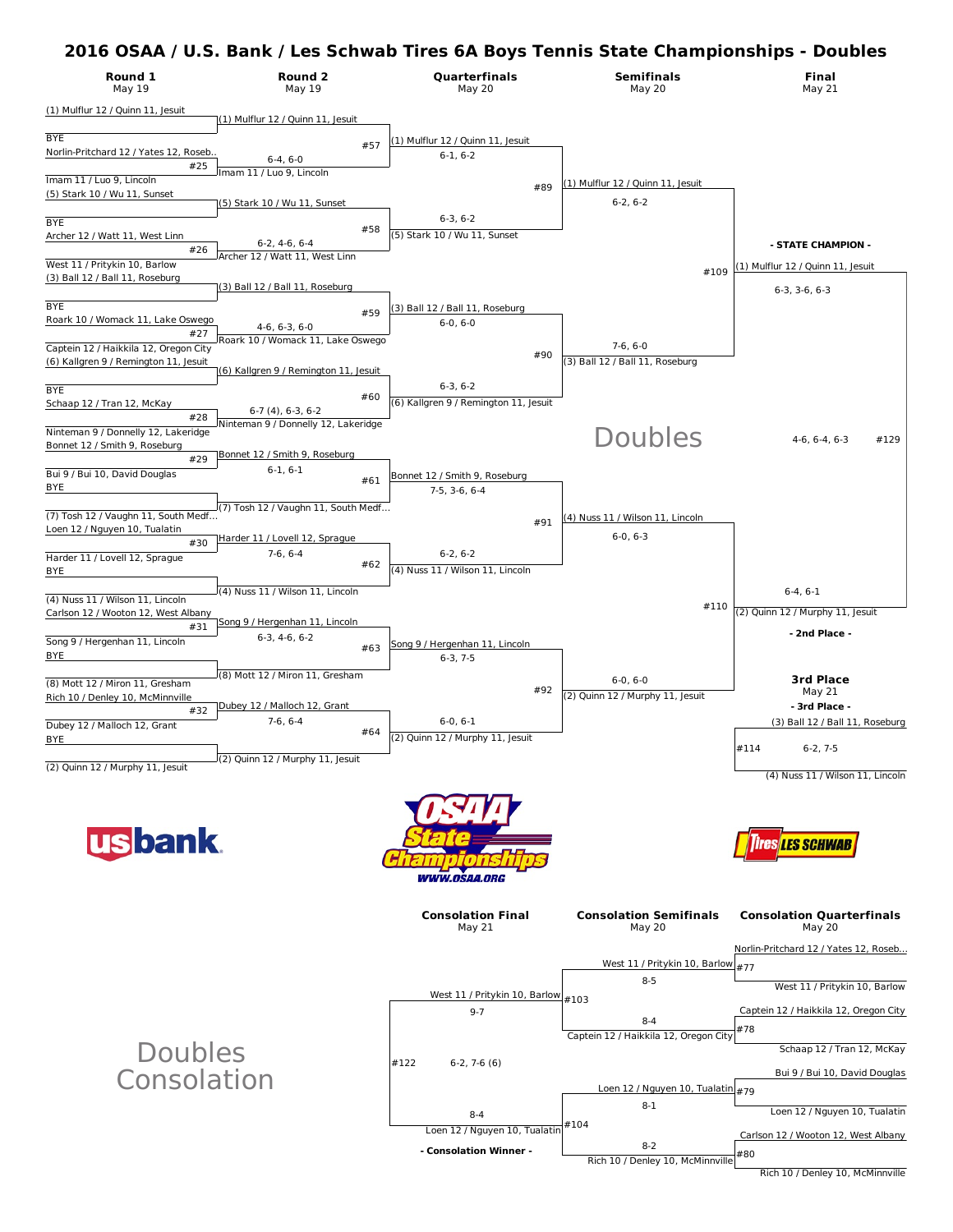## **OSAA / U.S. Bank / Les Schwab Tires 2016 6A Girls Tennis State Championship ‐ Team Standings**

| 6A Girls           |                | $\mathbf{2}$              | $\overline{2}$       | $\mathbf{2}$         | $\mathbf{2}$           | $\mathbf{2}$           | $\overline{\mathbf{2}}$ | $\mathbf{1}$          | 1                        | $\mathbf{z}$              | $\overline{2}$              | $\mathbf{2}$                | $\mathbf{2}$            | 0.5                     | 0.5                     | 0.5                     | 0.5                    | $\mathbf{1}$           | $\mathbf{1}$           |                        |                    |                 |
|--------------------|----------------|---------------------------|----------------------|----------------------|------------------------|------------------------|-------------------------|-----------------------|--------------------------|---------------------------|-----------------------------|-----------------------------|-------------------------|-------------------------|-------------------------|-------------------------|------------------------|------------------------|------------------------|------------------------|--------------------|-----------------|
|                    |                |                           |                      |                      |                        |                        |                         |                       |                          |                           |                             |                             | Advancement             |                         |                         |                         |                        |                        |                        |                        |                    |                 |
| School             | # Players      | Coach                     | (2) SING Round of 16 | (2) DOUB Round of 16 | (4) SING Quarterfinals | (4) DOUB Quarterfinals | (6) SING Semifinalist   | (6) DOUB Semifinalist | 7) SING 3rd Place Winner | (7) DOUB 3rd Place Winner | (8) SING 2nd Place Finisher | (8) DOUB 2nd Place Finisher | 10) SING State Champion | 10) DOUB State Champion | .5) SING CONS Semifinal | .5) DOUB CONS Semifinal | (1) SING CONS Finalist | (1) DOUB CONS Finalist | (2) SING CONS Champion | (2) DOUB CONS Champion | <b>TOTAL SCORE</b> | PLACE           |
| Lake Oswego        | 8              | Susan Branam              | $\overline{2}$       | $\overline{2}$       | $\overline{4}$         | 8                      | $\overline{2}$          | $\overline{4}$        |                          | $\mathbf{1}$              |                             | $\overline{2}$              |                         | $\overline{2}$          |                         |                         |                        |                        |                        |                        | 27                 | $1\overline{)}$ |
| Jesuit             | 9              | Kirsten Ruchaber          |                      | 6                    | 4                      | 6                      | $\overline{2}$          | $\overline{2}$        |                          |                           | $\overline{2}$              |                             | $\overline{2}$          |                         |                         |                         |                        |                        |                        |                        | 24                 | $\mathbf{2}$    |
| Lincoln            | 8              | Sue Basham                | $\overline{2}$       |                      | 6                      | 4                      | $\overline{2}$          |                       |                          |                           | $\overline{2}$              |                             |                         |                         |                         | 0.5                     |                        |                        |                        |                        | 16.5               | $\mathbf{3}$    |
| <b>Grants Pass</b> | $\overline{2}$ | Rebecca Clark             |                      |                      |                        | $\overline{4}$         |                         | $\overline{2}$        |                          |                           |                             | $\overline{2}$              |                         |                         |                         |                         |                        |                        |                        |                        | 8                  | $\overline{a}$  |
| South Medford      | 3              | Teresa Longmire           |                      | $\mathbf 2$          | 4                      | $\mathbf 2$            |                         |                       |                          |                           |                             |                             |                         |                         |                         |                         |                        |                        |                        |                        | 8                  | $\overline{4}$  |
| Clackamas          | 4              | Satomi Tsumura            |                      |                      | 4                      |                        |                         |                       |                          |                           |                             |                             |                         |                         |                         |                         |                        |                        |                        |                        | 4                  |                 |
| Sheldon            | 4              | <b>Bill Temple</b>        |                      | $\overline{4}$       |                        |                        |                         |                       |                          |                           |                             |                             |                         |                         |                         |                         |                        |                        |                        |                        | 4                  |                 |
| Sherwood           | $\overline{2}$ | Roxanne Imbrie            |                      |                      |                        | $\overline{4}$         |                         |                       |                          |                           |                             |                             |                         |                         |                         |                         |                        |                        |                        |                        | 4                  |                 |
| <b>Barlow</b>      | 1              | <b>Eric Strandberg</b>    | $\mathbf 2$          |                      |                        |                        |                         |                       |                          |                           |                             |                             |                         |                         |                         |                         |                        |                        |                        |                        | $\mathbf 2$        |                 |
| Cleveland          | 1              | Camille Adana             | $\overline{2}$       |                      |                        |                        |                         |                       |                          |                           |                             |                             |                         |                         |                         |                         |                        |                        |                        |                        | $\overline{2}$     |                 |
| McMinnville        | $\overline{2}$ | Angelica Huston           |                      |                      |                        |                        |                         |                       |                          |                           |                             |                             |                         |                         |                         | 0.5                     |                        | 0.5                    |                        | $\mathbf{1}$           | $\overline{2}$     |                 |
| McNary             | 1              | Garrett Jensen            | $\overline{2}$       |                      |                        |                        |                         |                       |                          |                           |                             |                             |                         |                         |                         |                         |                        |                        |                        |                        | $\overline{2}$     |                 |
| Roseburg           | $\mathbf{1}$   | Jeremy Root               | $\overline{2}$       |                      |                        |                        |                         |                       |                          |                           |                             |                             |                         |                         |                         |                         |                        |                        |                        |                        | $\overline{2}$     |                 |
| Westview           | $\overline{2}$ | Tom Lefor                 |                      |                      |                        |                        |                         |                       |                          |                           |                             |                             |                         |                         | 0.5                     |                         | 0.5                    |                        | $\mathbf{1}$           |                        | $\overline{2}$     |                 |
| Central Catholic   | 5              | Paul Johnson              |                      |                      |                        |                        |                         |                       |                          |                           |                             |                             |                         |                         | 0.5                     |                         | 0.5                    |                        |                        |                        | $\mathbf{1}$       |                 |
| Gresham            | $\overline{2}$ | Alan Simpson              |                      |                      |                        |                        |                         |                       |                          |                           |                             |                             |                         |                         |                         | 0.5                     |                        | 0.5                    |                        |                        | $\mathbf{1}$       |                 |
| Wilson             | $\overline{2}$ | Peter Fukuchi             |                      |                      |                        |                        |                         |                       |                          |                           |                             |                             |                         |                         |                         | 0.5                     |                        |                        |                        |                        | 0.5                |                 |
| North Medford      | $\mathbf{1}$   | <b>Heather McReynolds</b> |                      |                      |                        |                        |                         |                       |                          |                           |                             |                             |                         |                         |                         |                         |                        |                        |                        |                        |                    |                 |
| South Eugene       | $\mathbf{1}$   | Joel Johnson              |                      |                      |                        |                        |                         |                       |                          |                           |                             |                             |                         |                         |                         |                         |                        |                        |                        |                        |                    |                 |
| Franklin           | $\mathbf{1}$   | Dana Miller               | $\overline{2}$       |                      |                        |                        |                         |                       |                          |                           |                             |                             |                         |                         |                         |                         |                        |                        |                        |                        |                    |                 |
| South Salem        | 3              | Ryan Marshall             |                      | $\overline{2}$       |                        |                        |                         |                       |                          |                           |                             |                             |                         |                         |                         |                         |                        |                        |                        |                        |                    |                 |
| Sunset             | $\mathbf{1}$   | Bryan Lurie               |                      |                      | 4                      |                        | $\overline{2}$          |                       | $\mathbf{1}$             |                           |                             |                             |                         |                         |                         |                         |                        |                        |                        |                        |                    |                 |
| Tualatin           | $\mathbf{1}$   | <b>Bo Williams</b>        | $\overline{2}$       |                      |                        |                        |                         |                       |                          |                           |                             |                             |                         |                         |                         |                         |                        |                        |                        |                        |                    |                 |
| West Albany        | 6              | Erik Ihde                 |                      |                      | $\overline{4}$         |                        |                         |                       |                          |                           |                             |                             |                         |                         | 0.5                     |                         |                        |                        |                        |                        |                    |                 |
| West Linn          | $\mathbf{1}$   | Joel DeBruhl              |                      |                      |                        |                        |                         |                       |                          |                           |                             |                             |                         |                         | 0.5                     |                         |                        |                        |                        |                        |                    |                 |
| <b>West Salem</b>  | $\mathbf{1}$   | Kimberly Morrison         |                      |                      |                        |                        |                         |                       |                          |                           |                             |                             |                         |                         |                         |                         |                        |                        |                        |                        |                    |                 |
|                    |                |                           |                      |                      |                        |                        |                         |                       |                          |                           |                             |                             |                         |                         |                         |                         |                        |                        |                        |                        |                    |                 |
|                    |                |                           |                      |                      |                        |                        |                         |                       |                          |                           |                             |                             |                         |                         |                         |                         |                        |                        |                        |                        |                    |                 |
|                    |                |                           |                      |                      |                        |                        |                         |                       |                          |                           |                             |                             |                         |                         |                         |                         |                        |                        |                        |                        |                    |                 |
|                    |                |                           |                      |                      |                        |                        |                         |                       |                          |                           |                             |                             |                         |                         |                         |                         |                        |                        |                        |                        |                    |                 |
|                    |                |                           |                      |                      |                        |                        |                         |                       |                          |                           |                             |                             |                         |                         |                         |                         |                        |                        |                        |                        |                    |                 |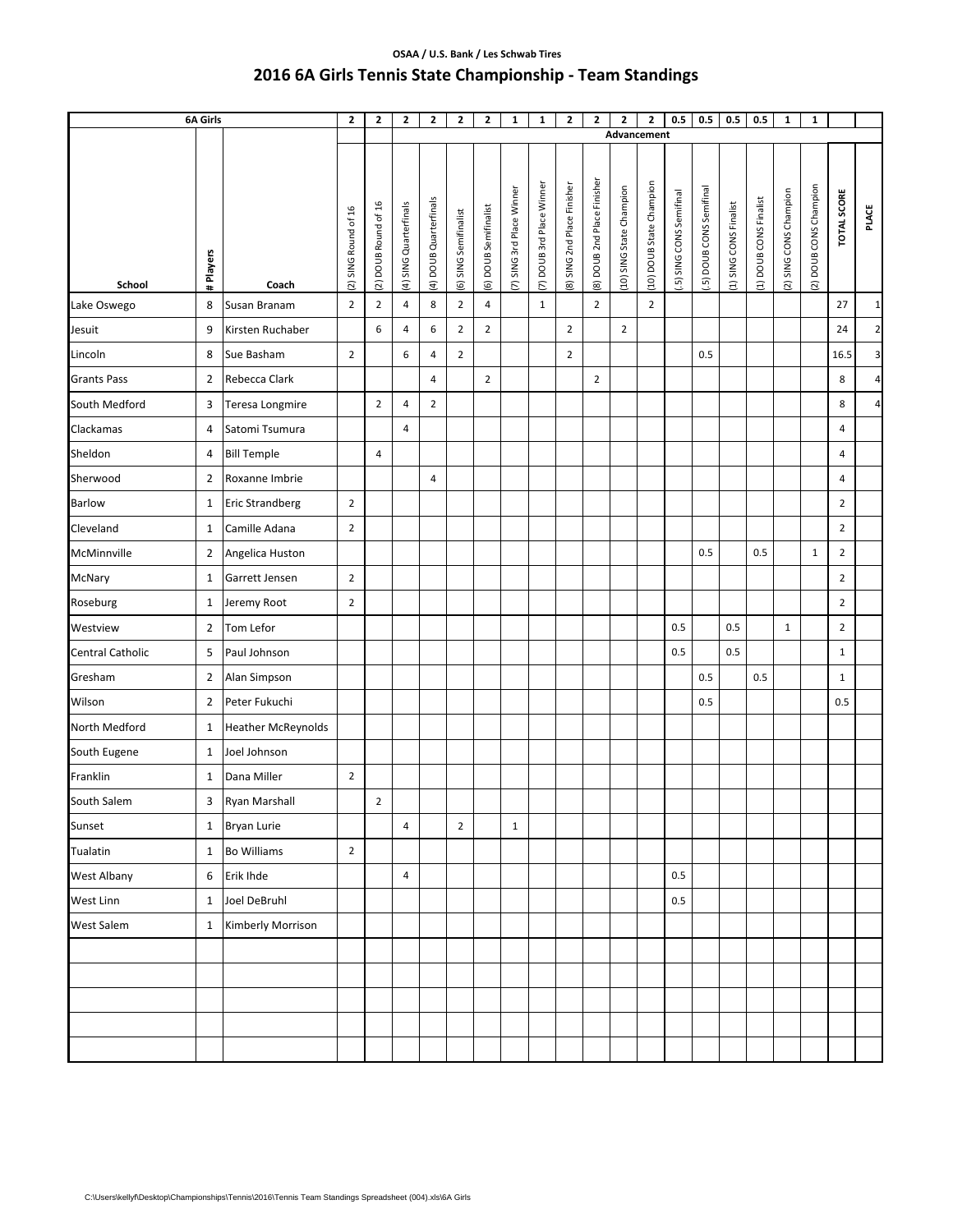| Round 1<br>May 19                                              | Round 2<br><b>May 19</b>                      | Quarterfinals<br><b>May 20</b>               | <b>Semifinals</b><br><b>May 20</b>             | Final<br><b>May 21</b>                     |
|----------------------------------------------------------------|-----------------------------------------------|----------------------------------------------|------------------------------------------------|--------------------------------------------|
| (1) Bess Waldram 12, Jesuit                                    | (1) Bess Waldram 12, Jesuit                   |                                              |                                                |                                            |
| <b>BYE</b>                                                     |                                               | (1) Bess Waldram 12, Jesuit                  |                                                |                                            |
| Remi Lam 11, Clackamas                                         | #33<br>$6-2, 6-1$                             | $6-3, 6-0$                                   |                                                |                                            |
| #1<br>Hannah Childress 10, McNary                              | Hannah Childress 10, McNary                   |                                              | (1) Bess Waldram 12, Jesuit                    |                                            |
| (6) Ceanne Elliott 9, West Albany                              | (6) Ceanne Elliott 9, West Albany             | #85                                          | $6-2, 6-0$                                     |                                            |
| <b>BYE</b>                                                     |                                               | $3-6, 7-6$ $(5)$ , $6-3$                     |                                                |                                            |
| Sarah Duran 11, Franklin                                       | #34<br>$6-3, 7-5$                             | (6) Ceanne Elliott 9, West Albany            |                                                | - STATE CHAMPION -                         |
| #2<br>Andreea lorga 10, Westview                               | Sarah Duran 11. Franklin                      |                                              |                                                | (1) Bess Waldram 12, Jesuit                |
| (4) Serim Jin 9, Sunset                                        | (4) Serim Jin 9, Sunset                       |                                              | #107                                           | $6-1, 6-3$                                 |
| <b>BYE</b>                                                     |                                               | (4) Serim Jin 9, Sunset                      |                                                |                                            |
| Grace Maxey 9, Barlow                                          | #35<br>$6-3, 6-2$                             | $6-0, 6-0$                                   |                                                |                                            |
| #3<br>Ellen Rowan 11, West Linn                                | Grace Maxey 9, Barlow                         |                                              | $6-0, 6-4$                                     |                                            |
| (8) Amelia Vu 9, Westview                                      | (8) Amelia Vu 9, Westview                     | #86                                          | (4) Serim Jin 9, Sunset                        |                                            |
| <b>BYE</b>                                                     |                                               | $5-7, 6-4, 6-4$                              |                                                |                                            |
| Melissa Wang 11, South Eugene                                  | #36<br>$6-1, 6-0$                             | Maggie Satchwell 9, Lincoln                  |                                                |                                            |
| #4                                                             | Maggie Satchwell 9, Lincoln                   |                                              |                                                |                                            |
| Maggie Satchwell 9, Lincoln<br>Seryna Chin 9, Central Catholic |                                               |                                              | <b>Singles</b>                                 | $7-5, 7-6$<br>#134                         |
| #5                                                             | Elle Meyer 12, Lake Oswego<br>$6-2, 7-6, 7-5$ |                                              |                                                |                                            |
| Elle Meyer 12, Lake Oswego<br>BYE                              | #37                                           | (7) Mariko Locke 10, Clackamas<br>$6-1, 7-6$ |                                                |                                            |
|                                                                | (7) Mariko Locke 10, Clackamas                |                                              |                                                |                                            |
| (7) Mariko Locke 10, Clackamas<br>Jensen Barnes 9, Tualatin    |                                               | #87                                          | (3) Emily Rees 11, Lincoln                     |                                            |
| #6                                                             | Jensen Barnes 9, Tualatin                     |                                              | $6-0, 6-0$                                     |                                            |
| Kristina Ribeiro 11, North Medford<br>BYE                      | $6-1, 6-1$<br>#38                             | $6-0, 6-0$<br>(3) Emily Rees 11, Lincoln     |                                                |                                            |
|                                                                | (3) Emily Rees 11, Lincoln                    |                                              |                                                | $6-3, 6-1$                                 |
| (3) Emily Rees 11, Lincoln                                     |                                               |                                              | #108                                           | (3) Emily Rees 11, Lincoln                 |
| Alex Sorte 12, West Albany<br>#7                               | Adrienne Powell 10, Roseburg                  |                                              |                                                | - 2nd Place -                              |
| Adrienne Powell 10, Roseburg                                   | $6-2, 7-5$<br>#39                             | (5) Kelsey Bartlett 12, South Medford        |                                                |                                            |
| BYE                                                            |                                               | $6-2, 6-1$                                   |                                                |                                            |
| (5) Kelsey Bartlett 12, South Medford                          | (5) Kelsey Bartlett 12, South Medford         | #88                                          | $6-0, 6-2$                                     | <b>3rd Place</b><br>May 21                 |
| Anya Gerasimova 11, West Salem<br>#8                           | Haiying Kuang 9, Cleveland                    |                                              | (2) Melisha Dogra 10, Lake Oswego              | - 3rd Place -                              |
| Haiying Kuang 9, Cleveland                                     | $6-0, 6-0$<br>#40                             | $6-1, 6-1$                                   |                                                | (4) Serim Jin 9, Sunset                    |
| <u>BYE</u>                                                     |                                               | (2) Melisha Dogra 10, Lake Oswego            |                                                | #115<br>$6-4, 6-1$                         |
| (2) Melisha Dogra 10, Lake Oswego                              | (2) Melisha Dogra 10, Lake Oswego             |                                              |                                                |                                            |
|                                                                |                                               |                                              |                                                | (2) Melisha Dogra 10, Lake Oswego          |
|                                                                |                                               |                                              |                                                |                                            |
|                                                                |                                               |                                              |                                                |                                            |
| <b>usbank</b>                                                  |                                               |                                              |                                                | res <mark>les schwab</mark>                |
|                                                                |                                               | <i><b>WWW.OSAA.ORG</b></i>                   |                                                |                                            |
|                                                                |                                               |                                              |                                                |                                            |
|                                                                |                                               | <b>Consolation Final</b><br>May 21           | <b>Consolation Semifinals</b><br>May 20        | <b>Consolation Quarterfinals</b><br>May 20 |
|                                                                |                                               |                                              |                                                |                                            |
|                                                                |                                               |                                              | Andreea lorga 10, Westview #65                 | Remi Lam 11, Clackamas                     |
|                                                                |                                               | - Consolation Winner -                       | $8 - 6$                                        | Andreea lorga 10, Westview                 |
|                                                                |                                               | Andreea lorga 10, Westview #97               |                                                |                                            |
|                                                                |                                               | $8 - 5$                                      | $8 - 1$                                        | Ellen Rowan 11, West Linn                  |
|                                                                |                                               |                                              | Ellen Rowan 11, West Linn                      | #66                                        |
|                                                                |                                               | #123<br>$6-4, 6-3$                           |                                                | Melissa Wang 11, South Eugene              |
| Singles<br>Consolation                                         |                                               |                                              |                                                | Seryna Chin 9, Central Catholic            |
|                                                                |                                               |                                              | Seryna Chin 9, Central Catholic #67<br>$8 - 1$ |                                            |
|                                                                |                                               | $8-6$                                        | #98                                            | Kristina Ribeiro 11, North Medford         |
|                                                                |                                               | Seryna Chin 9, Central Catholic              | $8 - 4$                                        | Alex Sorte 12, West Albany                 |
|                                                                |                                               |                                              |                                                | H G Q                                      |

8-4 #68 Alex Sorte 12, West Albany

Anya Gerasimova 11, West Salem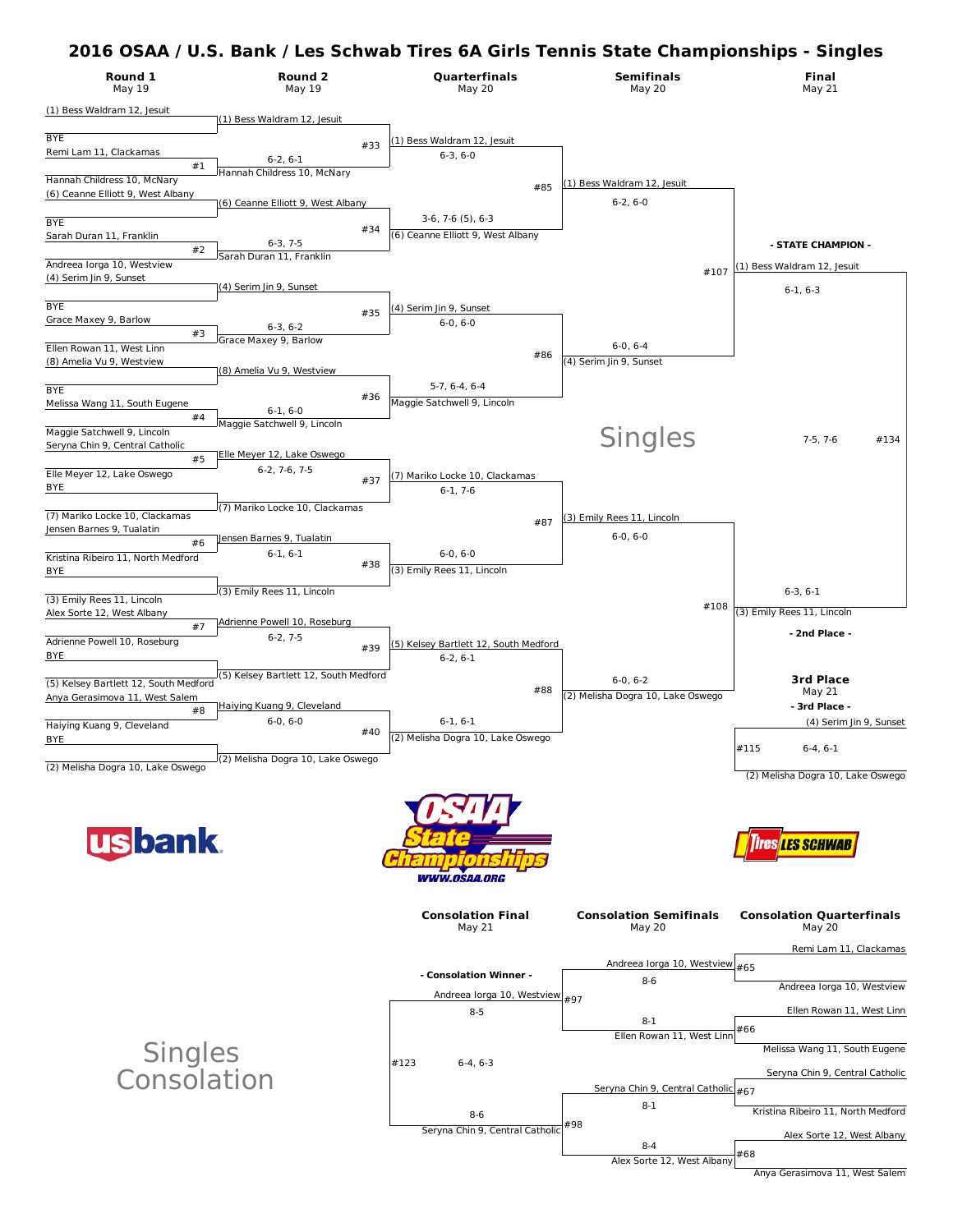

**- Consolation Winner -**

#72 Mashru 9 / Friedman 11, Lincoln

8-4

Mashru 9 / Friedman 11, Lincoln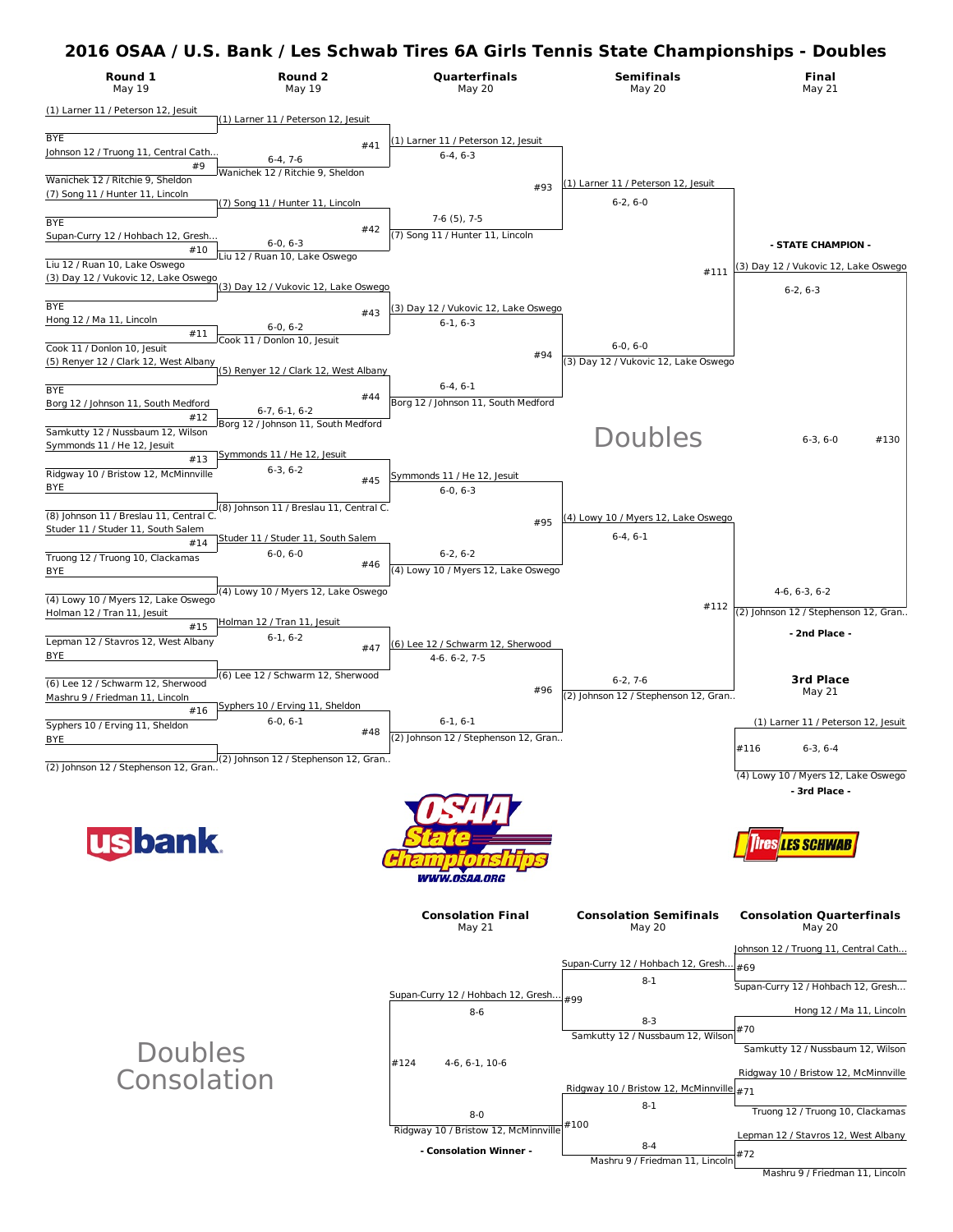# **OSAA / U.S. Bank / Les Schwab Tires 2016 5A Boys Tennis State Championship ‐ Team Standings**

|                        | <b>5A Boys</b>   |                     | $\mathbf{2}$           | $\mathbf{2}$           | $\mathbf{2}$          | $\overline{2}$        | $\mathbf 1$               | $\mathbf{1}$              | $\mathbf{2}$                | $\mathbf{2}$                | $\mathbf{2}$<br>Advancement | $\mathbf{2}$            | 0.5                      | 0.5                      | 0.5                    | 0.5                    | $\mathbf 1$            | $\mathbf{1}$           |                    |                 |
|------------------------|------------------|---------------------|------------------------|------------------------|-----------------------|-----------------------|---------------------------|---------------------------|-----------------------------|-----------------------------|-----------------------------|-------------------------|--------------------------|--------------------------|------------------------|------------------------|------------------------|------------------------|--------------------|-----------------|
|                        |                  |                     |                        |                        |                       |                       |                           |                           |                             |                             |                             |                         |                          |                          |                        |                        |                        |                        |                    |                 |
| School                 | # Players        | Coach               | (2) SING Quarterfinals | (2) DOUB Quarterfinals | (4) SING Semifinalist | (4) DOUB Semifinalist | (5) SING 3rd Place Winner | (5) DOUB 3rd Place Winner | (6) SING 2nd Place Finisher | (6) DOUB 2nd Place Finisher | (8) SING State Champion     | (8) DOUB State Champion | (.5) SING CONS Semifinal | [.5] DOUB CONS Semifinal | (1) SING CONS Finalist | (1) DOUB CONS Finalist | (2) SING CONS Champion | (2) DOUB CONS Champion | <b>TOTAL SCORE</b> | PLACE           |
| Summit                 | $\boldsymbol{6}$ | Josh Cordell        | $\overline{2}$         | 4                      | $\overline{2}$        | $\overline{2}$        |                           | $\mathbf{1}$              | $\mathbf 2$                 |                             |                             |                         |                          |                          |                        |                        |                        |                        | 13                 | $1\overline{ }$ |
| Ashland                | 3                | Ari Zaslow          | $\mathbf 2$            | $\overline{2}$         |                       | $\overline{2}$        |                           |                           |                             | $\overline{2}$              |                             | $\overline{2}$          |                          |                          |                        |                        |                        |                        | 10                 | $\overline{2}$  |
| Corvallis              | 5                | Ken Stevenson       | $\overline{2}$         | $\overline{2}$         | $\overline{2}$        | $\overline{2}$        |                           |                           |                             |                             |                             |                         |                          | 0.5                      |                        |                        |                        |                        | 8.5                | $\overline{3}$  |
| Churchill              | $\overline{2}$   | <b>Tony Hampton</b> | $\mathbf 2$            |                        | $\overline{2}$        |                       |                           |                           | $\overline{2}$              |                             | $\overline{2}$              |                         |                          |                          |                        |                        |                        |                        | 8                  | $\overline{4}$  |
| La Salle Prep          | $\overline{2}$   | Mike Stone          |                        | $\overline{2}$         |                       | $\overline{2}$        |                           |                           |                             | $\overline{2}$              |                             |                         |                          |                          |                        |                        |                        |                        | 6                  |                 |
| <b>Dallas</b>          | 3                | Caleb Gillette      | $\overline{2}$         |                        | $\overline{2}$        |                       | $\mathbf{1}$              |                           |                             |                             |                             |                         |                          |                          |                        |                        |                        |                        | 5                  |                 |
| Parkrose               | 4                | Jay Stokes          | $\overline{2}$         |                        |                       |                       |                           |                           |                             |                             |                             |                         | 0.5                      |                          | 0.5                    |                        | $\mathbf 1$            |                        | 4                  |                 |
| Hermiston              | 3                | Shann West          |                        | $\overline{2}$         |                       |                       |                           |                           |                             |                             |                             |                         | 0.5                      |                          |                        |                        |                        |                        | 2.5                |                 |
| Bend                   | $\overline{2}$   | Ryan Goldstein      |                        | $\overline{2}$         |                       |                       |                           |                           |                             |                             |                             |                         |                          |                          |                        |                        |                        |                        | $\overline{2}$     |                 |
| Marist Catholic        | $\overline{a}$   | <b>Brent Laing</b>  |                        |                        |                       |                       |                           |                           |                             |                             |                             |                         |                          | 0.5                      |                        | 0.5                    |                        | $\mathbf{1}$           | $\overline{2}$     |                 |
| North Eugene           | $\mathbf{1}$     | Salvador Barajas    | $\overline{2}$         |                        |                       |                       |                           |                           |                             |                             |                             |                         |                          |                          |                        |                        |                        |                        | $\overline{2}$     |                 |
| Ridgeview              | $\overline{2}$   | <b>Todd Neville</b> |                        | $\overline{2}$         |                       |                       |                           |                           |                             |                             |                             |                         |                          |                          |                        |                        |                        |                        | $\overline{2}$     |                 |
| Sandy                  | 3                | <b>Chris Meyers</b> | $\overline{2}$         |                        |                       |                       |                           |                           |                             |                             |                             |                         |                          |                          |                        |                        |                        |                        | $\overline{2}$     |                 |
| Central                | $\mathbf{1}$     | Patty Youngren      |                        |                        |                       |                       |                           |                           |                             |                             |                             |                         | 0.5                      |                          | 0.5                    |                        |                        |                        | $\mathbf{1}$       |                 |
| <b>Crescent Valley</b> | 3                | Matt Higham         |                        |                        |                       |                       |                           |                           |                             |                             |                             |                         |                          | 0.5                      |                        | 0.5                    |                        |                        | $\mathbf{1}$       |                 |
| <b>Mountain View</b>   | $\mathbf{1}$     | <b>Brad Soto</b>    |                        |                        |                       |                       |                           |                           |                             |                             |                             |                         | 0.5                      |                          |                        |                        |                        |                        | 0.5                |                 |
| Wilsonville            | $\overline{2}$   | Mark Sundquist      |                        |                        |                       |                       |                           |                           |                             |                             |                             |                         |                          | 0.5                      |                        |                        |                        |                        | 0.5                |                 |
| Milwaukie              | $\mathbf{1}$     | Mark Kirby          |                        |                        |                       |                       |                           |                           |                             |                             |                             |                         |                          |                          |                        |                        |                        |                        |                    |                 |
|                        |                  |                     |                        |                        |                       |                       |                           |                           |                             |                             |                             |                         |                          |                          |                        |                        |                        |                        |                    |                 |
|                        |                  |                     |                        |                        |                       |                       |                           |                           |                             |                             |                             |                         |                          |                          |                        |                        |                        |                        |                    |                 |
|                        |                  |                     |                        |                        |                       |                       |                           |                           |                             |                             |                             |                         |                          |                          |                        |                        |                        |                        |                    |                 |
|                        |                  |                     |                        |                        |                       |                       |                           |                           |                             |                             |                             |                         |                          |                          |                        |                        |                        |                        |                    |                 |
|                        |                  |                     |                        |                        |                       |                       |                           |                           |                             |                             |                             |                         |                          |                          |                        |                        |                        |                        |                    |                 |
|                        |                  |                     |                        |                        |                       |                       |                           |                           |                             |                             |                             |                         |                          |                          |                        |                        |                        |                        |                    |                 |
|                        |                  |                     |                        |                        |                       |                       |                           |                           |                             |                             |                             |                         |                          |                          |                        |                        |                        |                        |                    |                 |
|                        |                  |                     |                        |                        |                       |                       |                           |                           |                             |                             |                             |                         |                          |                          |                        |                        |                        |                        |                    |                 |
|                        |                  |                     |                        |                        |                       |                       |                           |                           |                             |                             |                             |                         |                          |                          |                        |                        |                        |                        |                    |                 |
|                        |                  |                     |                        |                        |                       |                       |                           |                           |                             |                             |                             |                         |                          |                          |                        |                        |                        |                        |                    |                 |
|                        |                  |                     |                        |                        |                       |                       |                           |                           |                             |                             |                             |                         |                          |                          |                        |                        |                        |                        |                    |                 |
|                        |                  |                     |                        |                        |                       |                       |                           |                           |                             |                             |                             |                         |                          |                          |                        |                        |                        |                        |                    |                 |
|                        |                  |                     |                        |                        |                       |                       |                           |                           |                             |                             |                             |                         |                          |                          |                        |                        |                        |                        |                    |                 |
|                        |                  |                     |                        |                        |                       |                       |                           |                           |                             |                             |                             |                         |                          |                          |                        |                        |                        |                        |                    |                 |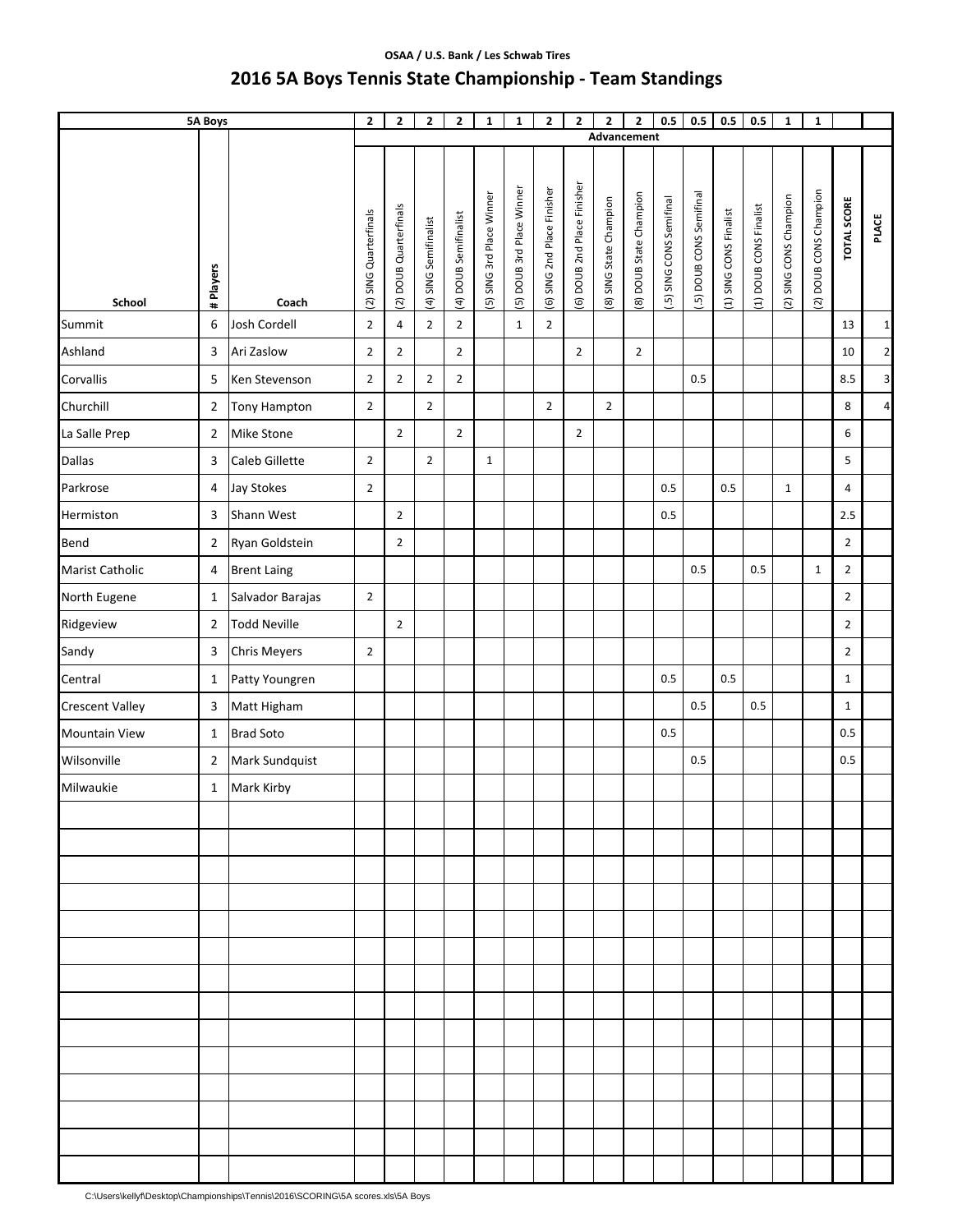### **2016 OSAA / U.S. Bank / Les Schwab Tires 5A Boys Tennis State Championships - Singles**



Kevin Cable 12, Central

#44

Kevin Cable 12, Central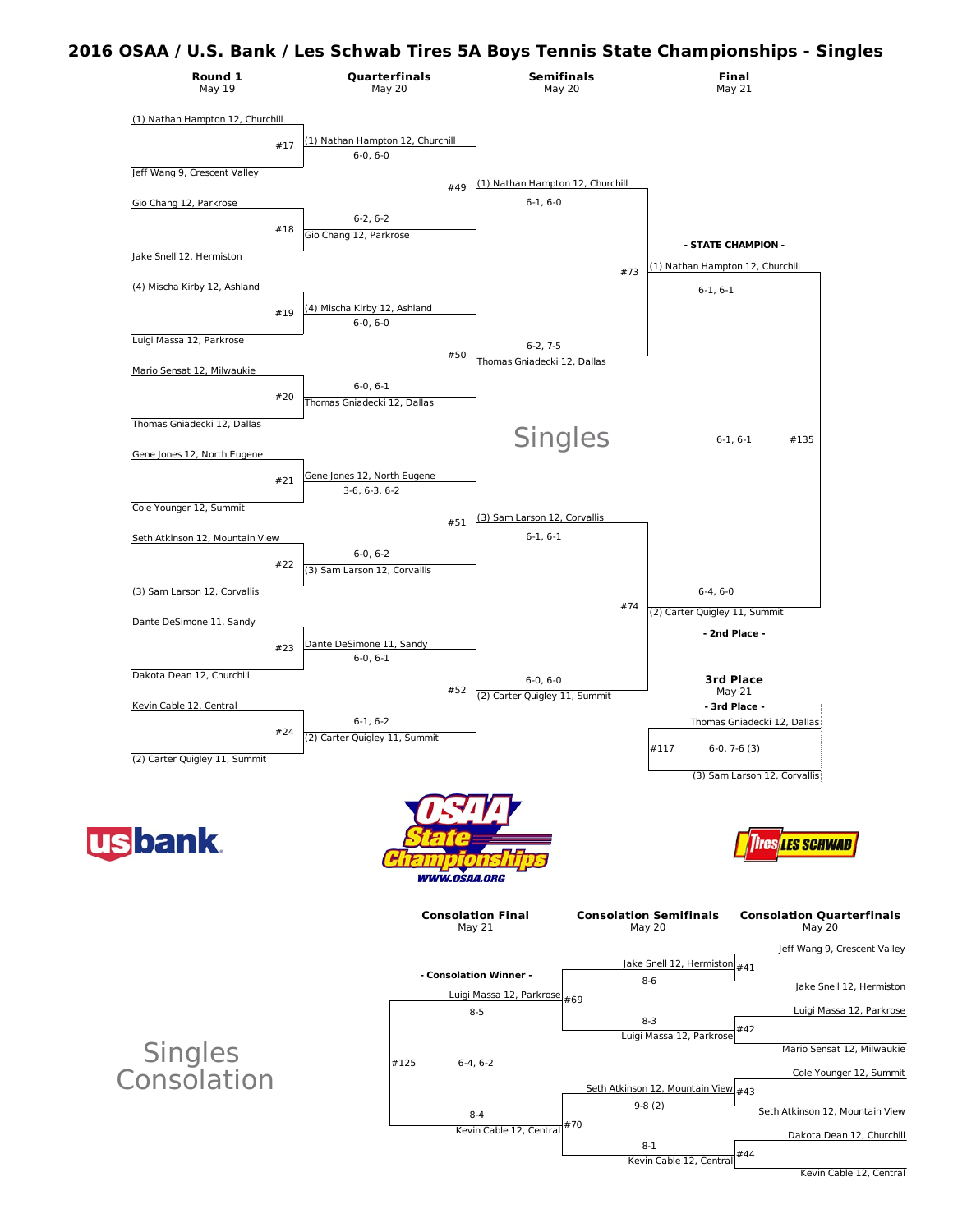### **2016 OSAA / U.S. Bank / Les Schwab Tires 5A Boys Tennis State Championships - Doubles**



Everts 12 / Green 11, Wilsonville Everts 12 / Green 11, Wilsonville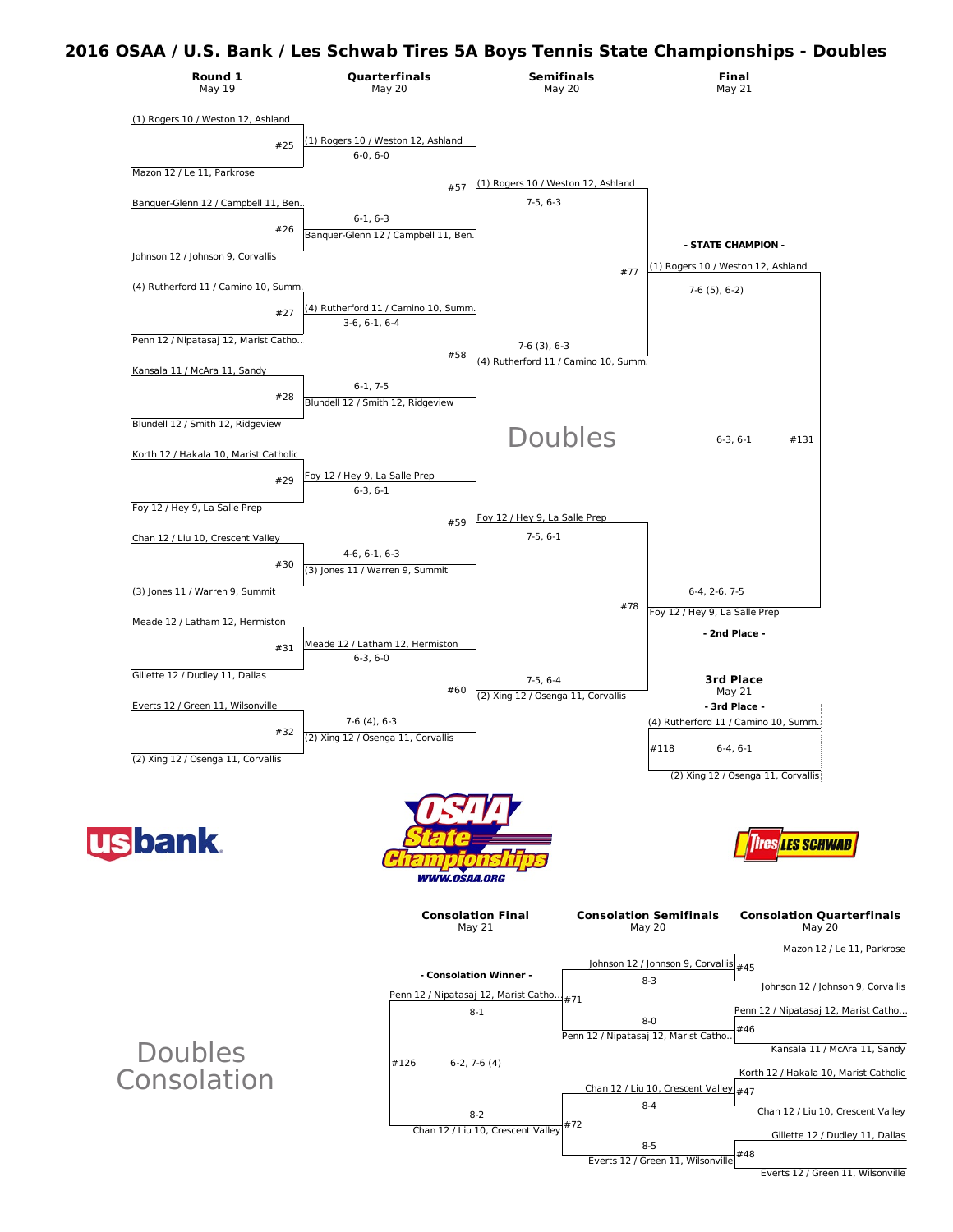# **OSAA / U.S. Bank / Les Schwab Tires 2016 5A Girls Tennis State Championship ‐ Team Standings**

|                        | <b>5A Girls</b> |                        | $\mathbf 2$            | $\mathbf{2}$           | $\mathbf{2}$          | $\mathbf{2}$          | $\mathbf 1$               | $\mathbf{1}$              | $\mathbf{2}$                | $\mathbf{2}$                | 2<br>Advancement        | $\mathbf{2}$            | 0.5                      | 0.5                      | $0.5\,$                | $0.5\,$                | $\mathbf{1}$           | $\mathbf 1$            |                    |                 |
|------------------------|-----------------|------------------------|------------------------|------------------------|-----------------------|-----------------------|---------------------------|---------------------------|-----------------------------|-----------------------------|-------------------------|-------------------------|--------------------------|--------------------------|------------------------|------------------------|------------------------|------------------------|--------------------|-----------------|
|                        |                 |                        |                        |                        |                       |                       |                           |                           |                             |                             |                         |                         |                          |                          |                        |                        |                        |                        |                    |                 |
| School                 | # Players       | Coach                  | (2) SING Quarterfinals | (2) DOUB Quarterfinals | (4) SING Semifinalist | (4) DOUB Semifinalist | (5) SING 3rd Place Winner | [5) DOUB 3rd Place Winner | (6) SING 2nd Place Finisher | (6) DOUB 2nd Place Finisher | (8) SING State Champion | (8) DOUB State Champion | (.5) SING CONS Semifinal | (.5) DOUB CONS Semifinal | (1) SING CONS Finalist | (1) DOUB CONS Finalist | (2) SING CONS Champion | (2) DOUB CONS Champion | <b>TOTAL SCORE</b> | <b>PLACE</b>    |
| Corvallis              | $\overline{4}$  | Andy Hackethorn        | $\overline{4}$         | $\overline{2}$         | 4                     | $\overline{2}$        |                           |                           | $\overline{2}$              | $\overline{2}$              |                         |                         |                          |                          |                        |                        |                        |                        | 16                 | $1\overline{)}$ |
| <b>Marist Catholic</b> | 8               | Mike Boyd              | $\overline{2}$         | 4                      | $\mathbf 2$           |                       |                           |                           | $\overline{2}$              |                             | $\overline{2}$          |                         | 0.5                      | 0.5                      | 0.5                    |                        |                        |                        | 13.5               | $\overline{2}$  |
| Bend                   | 3               | Kevin Collier          | $\overline{2}$         | $\overline{2}$         | $\overline{2}$        | $\overline{2}$        | $\mathbf{1}$              |                           |                             | $\overline{2}$              |                         | $\overline{2}$          |                          |                          |                        |                        |                        |                        | 13                 | $\mathbf{3}$    |
| <b>Crescent Valley</b> | $\overline{7}$  | Andrew Pritchard       | $\overline{2}$         | $\overline{2}$         |                       |                       |                           |                           |                             |                             |                         |                         |                          | 0.5                      |                        | 0.5                    |                        | $\mathbf{1}$           | 6                  | $\overline{4}$  |
| Wilsonville            | 4               | Steven Huynh           | $\mathbf 2$            | $\mathbf{2}$           |                       | $\mathbf 2$           |                           |                           |                             |                             |                         |                         |                          |                          |                        |                        |                        |                        | 6                  | $\overline{4}$  |
| Summit                 | $\overline{7}$  | Ryan Cruz              | $\overline{2}$         |                        |                       |                       |                           |                           |                             |                             |                         |                         | $\mathbf 1$              | $0.5\,$                  | $0.5\,$                | $0.5\,$                | $\mathbf 1$            |                        | 5.5                |                 |
| <b>The Dalles</b>      | $\mathbf 2$     | Debby Jones            |                        | $\overline{2}$         |                       | $\overline{2}$        |                           | $\mathbf{1}$              |                             |                             |                         |                         |                          |                          |                        |                        |                        |                        | 5                  |                 |
| Ridgeview              | $\mathbf{1}$    | <b>Barry Laing</b>     | $\mathbf 2$            |                        |                       |                       |                           |                           |                             |                             |                         |                         |                          |                          |                        |                        |                        |                        | $\overline{2}$     |                 |
| Sandy                  | $\mathsf S$     | <b>Greg Thorson</b>    |                        | $\overline{2}$         |                       |                       |                           |                           |                             |                             |                         |                         |                          |                          |                        |                        |                        |                        | $\overline{2}$     |                 |
| Lebanon                | $\mathbf{1}$    | Alaina Meek            |                        |                        |                       |                       |                           |                           |                             |                             |                         |                         | $0.5\,$                  |                          |                        |                        |                        |                        | 0.5                |                 |
| Parkrose               | $\overline{2}$  | Evan McFadden          |                        |                        |                       |                       |                           |                           |                             |                             |                         |                         |                          | 0.5                      |                        |                        |                        |                        | 0.5                |                 |
| Ashland                | $\overline{2}$  | <b>Rolly Gutierrez</b> |                        |                        |                       |                       |                           |                           |                             |                             |                         |                         |                          |                          |                        |                        |                        |                        |                    |                 |
| Redmond                | $\mathbf{1}$    | <b>Barb Sneckner</b>   |                        |                        |                       |                       |                           |                           |                             |                             |                         |                         |                          |                          |                        |                        |                        |                        |                    |                 |
| St. Helens             | $\mathbf{1}$    | Dave Geiger            |                        |                        |                       |                       |                           |                           |                             |                             |                         |                         |                          |                          |                        |                        |                        |                        |                    |                 |
|                        |                 |                        |                        |                        |                       |                       |                           |                           |                             |                             |                         |                         |                          |                          |                        |                        |                        |                        |                    |                 |
|                        |                 |                        |                        |                        |                       |                       |                           |                           |                             |                             |                         |                         |                          |                          |                        |                        |                        |                        |                    |                 |
|                        |                 |                        |                        |                        |                       |                       |                           |                           |                             |                             |                         |                         |                          |                          |                        |                        |                        |                        |                    |                 |
|                        |                 |                        |                        |                        |                       |                       |                           |                           |                             |                             |                         |                         |                          |                          |                        |                        |                        |                        |                    |                 |
|                        |                 |                        |                        |                        |                       |                       |                           |                           |                             |                             |                         |                         |                          |                          |                        |                        |                        |                        |                    |                 |
|                        |                 |                        |                        |                        |                       |                       |                           |                           |                             |                             |                         |                         |                          |                          |                        |                        |                        |                        |                    |                 |
|                        |                 |                        |                        |                        |                       |                       |                           |                           |                             |                             |                         |                         |                          |                          |                        |                        |                        |                        |                    |                 |
|                        |                 |                        |                        |                        |                       |                       |                           |                           |                             |                             |                         |                         |                          |                          |                        |                        |                        |                        |                    |                 |
|                        |                 |                        |                        |                        |                       |                       |                           |                           |                             |                             |                         |                         |                          |                          |                        |                        |                        |                        |                    |                 |
|                        |                 |                        |                        |                        |                       |                       |                           |                           |                             |                             |                         |                         |                          |                          |                        |                        |                        |                        |                    |                 |
|                        |                 |                        |                        |                        |                       |                       |                           |                           |                             |                             |                         |                         |                          |                          |                        |                        |                        |                        |                    |                 |
|                        |                 |                        |                        |                        |                       |                       |                           |                           |                             |                             |                         |                         |                          |                          |                        |                        |                        |                        |                    |                 |
|                        |                 |                        |                        |                        |                       |                       |                           |                           |                             |                             |                         |                         |                          |                          |                        |                        |                        |                        |                    |                 |
|                        |                 |                        |                        |                        |                       |                       |                           |                           |                             |                             |                         |                         |                          |                          |                        |                        |                        |                        |                    |                 |
|                        |                 |                        |                        |                        |                       |                       |                           |                           |                             |                             |                         |                         |                          |                          |                        |                        |                        |                        |                    |                 |
|                        |                 |                        |                        |                        |                       |                       |                           |                           |                             |                             |                         |                         |                          |                          |                        |                        |                        |                        |                    |                 |
|                        |                 |                        |                        |                        |                       |                       |                           |                           |                             |                             |                         |                         |                          |                          |                        |                        |                        |                        |                    |                 |
|                        |                 |                        |                        |                        |                       |                       |                           |                           |                             |                             |                         |                         |                          |                          |                        |                        |                        |                        |                    |                 |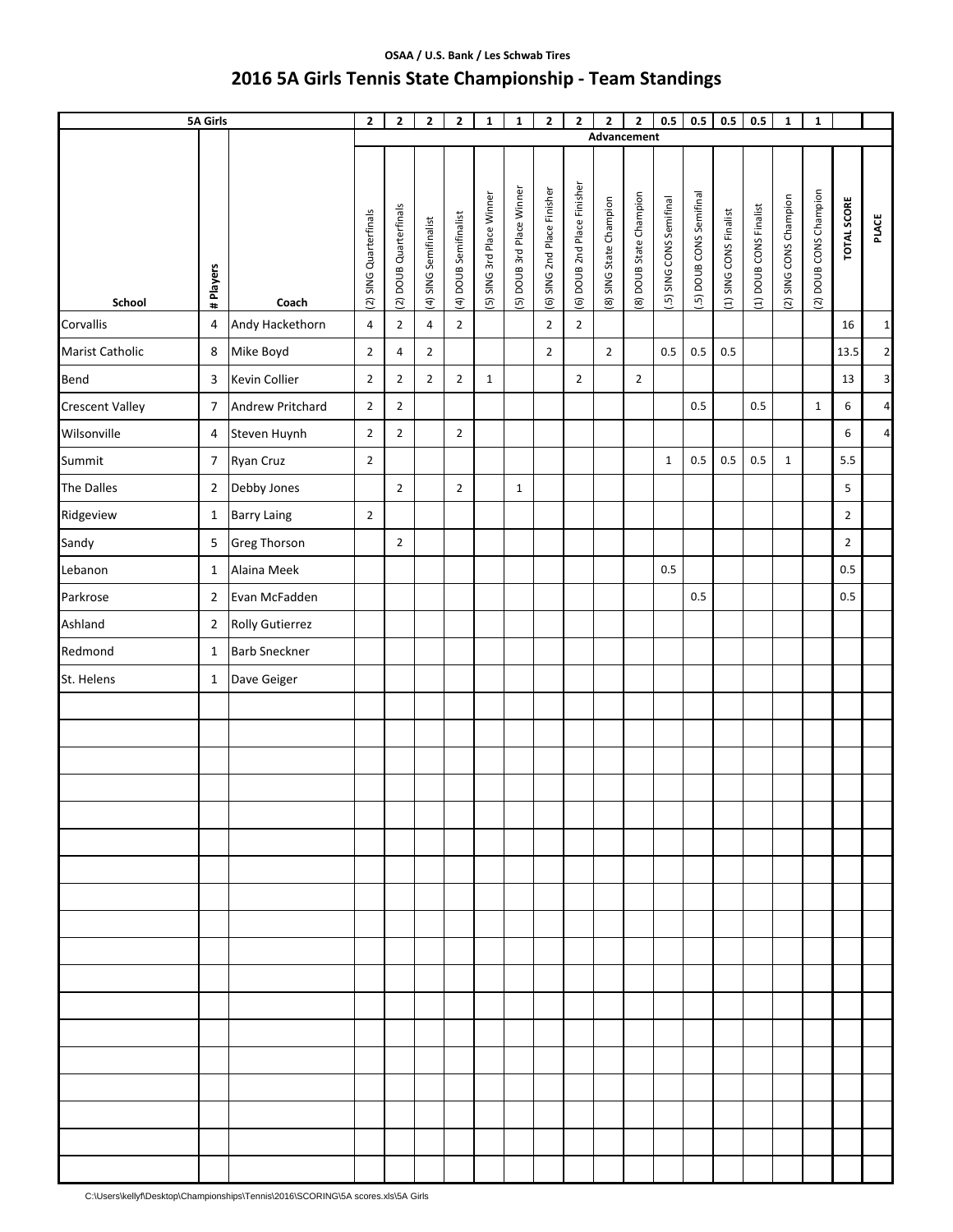## **2016 OSAA / U.S. Bank / Les Schwab Tires 5A Girls Tennis State Championships - Singles**



Gretta Harris 11, Redmond

#36

Emma Duvall 11, Marist Catholic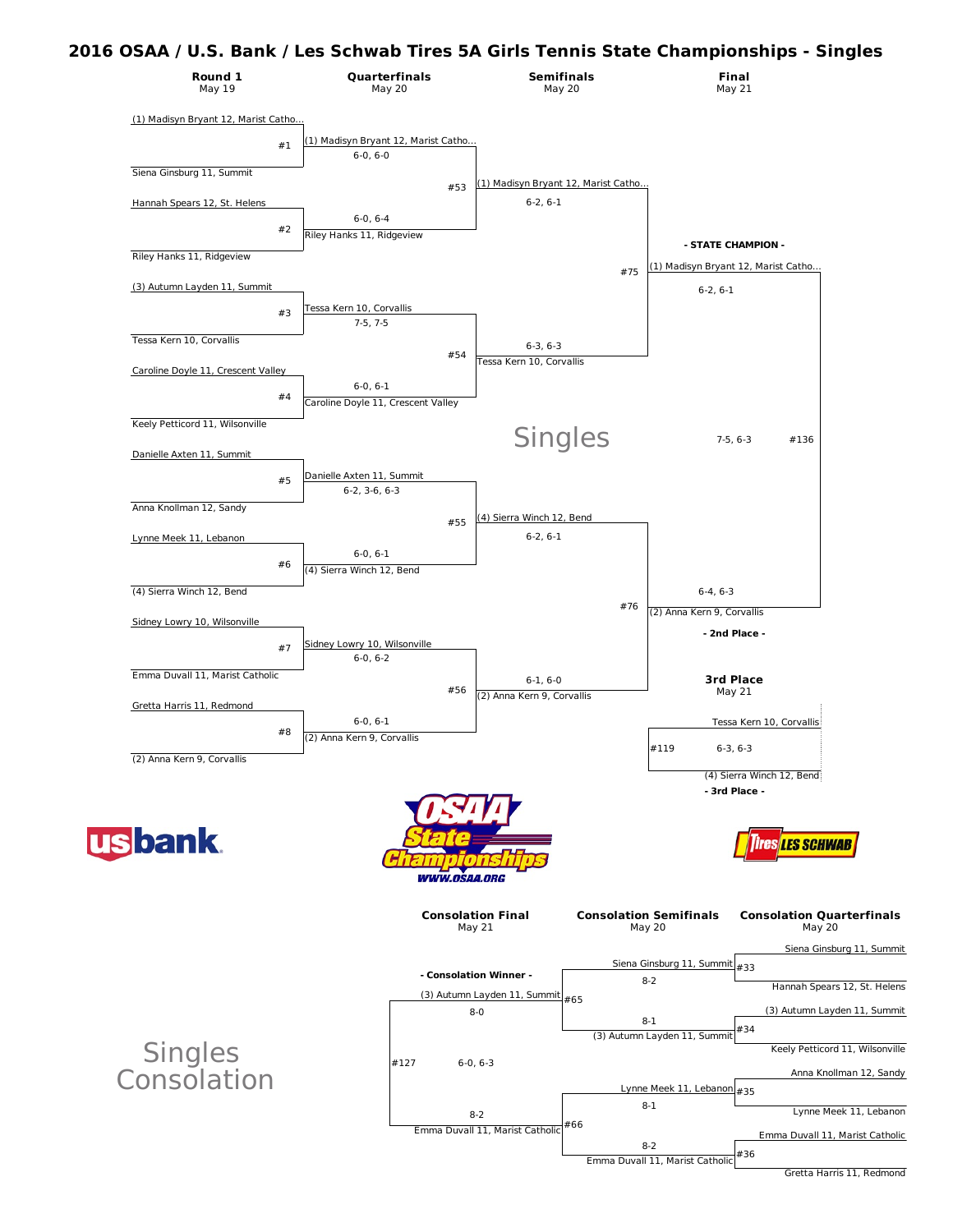## **2016 OSAA / U.S. Bank / Les Schwab Tires 5A Girls Tennis State Championships - Doubles**



#40 Cross 11 / Vaikuntam 9, Marist Catho…

Hines 10 / Harrington 11, Summit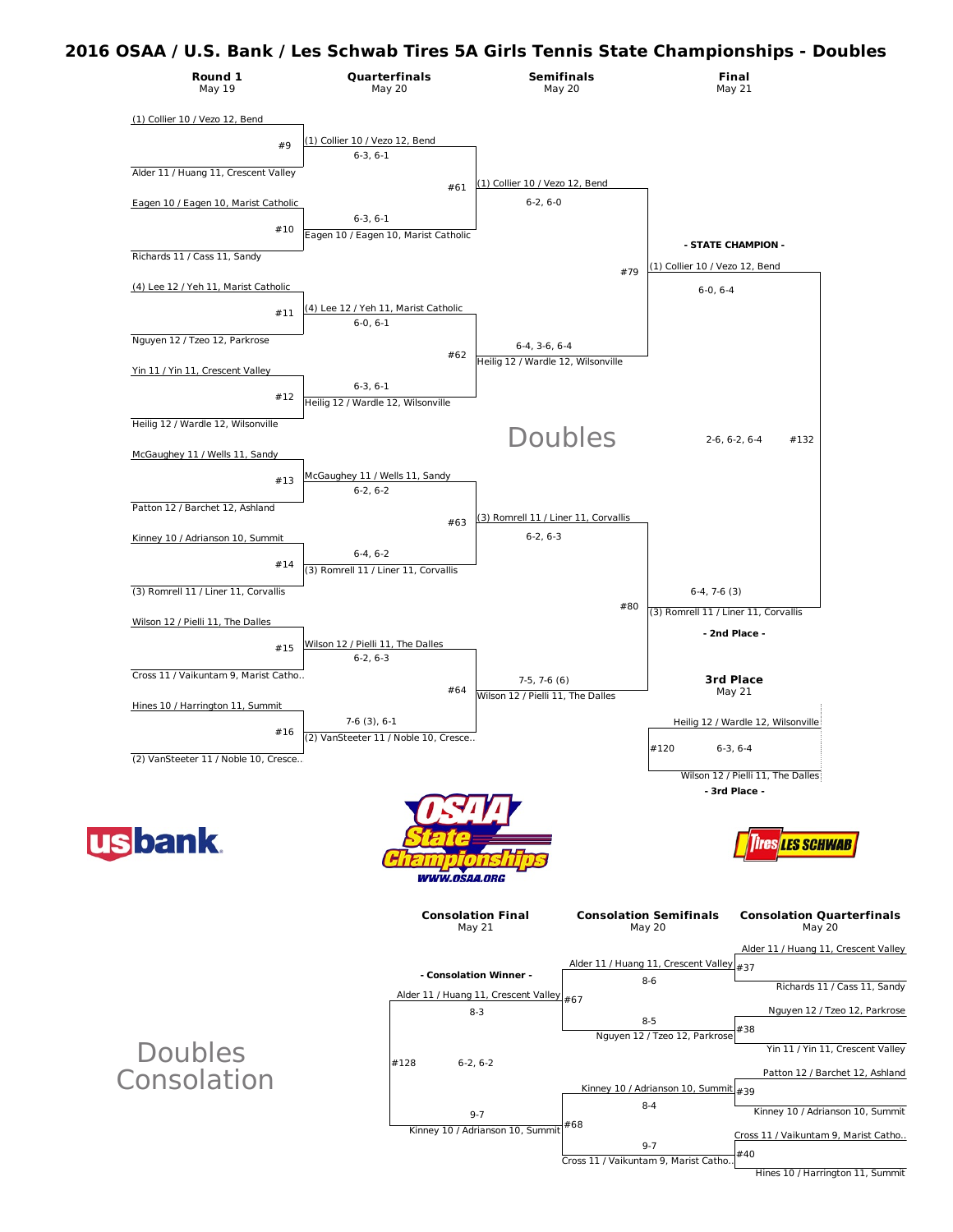#### **OSAA / U.S. Bank / Les Schwab Tires**

# **2016 4A/3A/2A/1A Boys Tennis State Championship ‐ Team Standings**

| 4A/3A/2A/1A Boys      |                |                      | $\mathbf{2}$           | 2                      | $\mathbf{2}$          | $\mathbf{2}$          | $\mathbf{1}$              | $\mathbf{1}$             | $\mathbf{2}$                | $\mathbf{2}$                | $\mathbf{2}$<br>Advancement | $\mathbf{z}$            | 0.5                      | 0.5                      | 0.5                    | 0.5                    | $\mathbf{1}$           | $\mathbf{1}$           |                    |                         |
|-----------------------|----------------|----------------------|------------------------|------------------------|-----------------------|-----------------------|---------------------------|--------------------------|-----------------------------|-----------------------------|-----------------------------|-------------------------|--------------------------|--------------------------|------------------------|------------------------|------------------------|------------------------|--------------------|-------------------------|
|                       |                |                      |                        |                        |                       |                       |                           |                          |                             |                             |                             |                         |                          |                          |                        |                        |                        |                        |                    |                         |
| School                | # Players      | Coach                | (2) SING Quarterfinals | (2) DOUB Quarterfinals | (4) SING Semifinalist | (4) DOUB Semifinalist | (5) SING 3rd Place Winner | 5) DOUB 3rd Place Winner | (6) SING 2nd Place Finisher | (6) DOUB 2nd Place Finisher | (8) SING State Champion     | (8) DOUB State Champion | (.5) SING CONS Semifinal | (.5) DOUB CONS Semifinal | (1) SING CONS Finalist | (1) DOUB CONS Finalist | (2) SING CONS Champion | (2) DOUB CONS Champion | <b>TOTAL SCORE</b> | <b>PLACE</b>            |
| Oregon Episcopal      | 5              | Maureen Harwood      | $\overline{2}$         | 4                      |                       | $\overline{4}$        |                           |                          |                             | $\overline{2}$              |                             | $\overline{2}$          |                          |                          |                        |                        |                        |                        | 14                 | $\mathbf{1}$            |
| <b>Catlin Gabel</b>   | 3              | Hedy Jackson         | $\overline{2}$         | $\overline{2}$         | $\overline{2}$        | $\overline{2}$        | $\mathbf{1}$              |                          |                             | $\overline{2}$              |                             |                         |                          |                          |                        |                        |                        |                        | 11                 | $\mathbf{2}$            |
| Valley Catholic       | 3              | <b>Jim Martin</b>    | $\overline{2}$         | $\overline{2}$         | $\overline{2}$        |                       |                           |                          | $\overline{2}$              |                             | $\overline{2}$              |                         |                          |                          |                        |                        |                        |                        | 10                 | 3                       |
| North Bend            | 5              | <b>Dustin Hood</b>   | $\overline{2}$         | 4                      |                       | $\overline{2}$        |                           | $\mathbf{1}$             |                             |                             |                             |                         |                          |                          |                        |                        |                        |                        | 9                  | $\overline{\mathbf{a}}$ |
| North Marion          | 3              | Pat O'Dell           | $\overline{2}$         |                        | $\overline{2}$        |                       |                           |                          | $\overline{2}$              |                             |                             |                         |                          | 0.5                      |                        | 0.5                    |                        |                        | $\overline{7}$     |                         |
| St. Mary's            | 4              | Gary Stevenson       | 4                      |                        | $\overline{2}$        |                       |                           |                          |                             |                             |                             |                         |                          |                          |                        |                        |                        |                        | 6                  |                         |
| Baker / Powder Valley | $\overline{2}$ | George Keister       |                        |                        |                       |                       |                           |                          |                             |                             |                             |                         |                          | 0.5                      |                        | 0.5                    |                        | $\mathbf{1}$           | $\overline{2}$     |                         |
| Cascade               | 3              | <b>Bob Reinhardt</b> |                        | $\overline{2}$         |                       |                       |                           |                          |                             |                             |                             |                         |                          |                          |                        |                        |                        |                        | $\overline{2}$     |                         |
| Delphian              | $\mathbf{1}$   | Lukas Ott            | $\overline{2}$         |                        |                       |                       |                           |                          |                             |                             |                             |                         |                          |                          |                        |                        |                        |                        | $\overline{2}$     |                         |
| Molalla               | $\mathbf{1}$   | <b>Laurel Roses</b>  |                        |                        |                       |                       |                           |                          |                             |                             |                             |                         | 0.5                      |                          | 0.5                    |                        | $\mathbf{1}$           |                        | $\overline{2}$     |                         |
| Philomath             | $\overline{2}$ | Gary Quandt          |                        | $\overline{2}$         |                       |                       |                           |                          |                             |                             |                             |                         |                          |                          |                        |                        |                        |                        | $\overline{2}$     |                         |
| Crook County          | 3              | Jonathan Oelkers     |                        |                        |                       |                       |                           |                          |                             |                             |                             |                         | 0.5                      | 0.5                      |                        |                        |                        |                        | $\mathbf{1}$       |                         |
| Henley                | 3              | Dee Hahn             |                        |                        |                       |                       |                           |                          |                             |                             |                             |                         | 0.5                      |                          | 0.5                    |                        |                        |                        | $\mathbf{1}$       |                         |
| La Grande             | 3              | Mark Carollo         |                        |                        |                       |                       |                           |                          |                             |                             |                             |                         | 0.5                      | 0.5                      |                        |                        |                        |                        | $\mathbf{1}$       |                         |
| Ione / Heppner        | $\mathbf{1}$   | Maureen McElligott   |                        |                        |                       |                       |                           |                          |                             |                             |                             |                         |                          |                          |                        |                        |                        |                        |                    |                         |
| Ontario               | $\mathbf{1}$   | Beanne Bakken        |                        |                        |                       |                       |                           |                          |                             |                             |                             |                         |                          |                          |                        |                        |                        |                        |                    |                         |
| Vale                  | 5              | <b>Ryan Seals</b>    |                        |                        |                       |                       |                           |                          |                             |                             |                             |                         |                          |                          |                        |                        |                        |                        |                    |                         |
|                       |                |                      |                        |                        |                       |                       |                           |                          |                             |                             |                             |                         |                          |                          |                        |                        |                        |                        |                    |                         |
|                       |                |                      |                        |                        |                       |                       |                           |                          |                             |                             |                             |                         |                          |                          |                        |                        |                        |                        |                    |                         |
|                       |                |                      |                        |                        |                       |                       |                           |                          |                             |                             |                             |                         |                          |                          |                        |                        |                        |                        |                    |                         |
|                       |                |                      |                        |                        |                       |                       |                           |                          |                             |                             |                             |                         |                          |                          |                        |                        |                        |                        |                    |                         |
|                       |                |                      |                        |                        |                       |                       |                           |                          |                             |                             |                             |                         |                          |                          |                        |                        |                        |                        |                    |                         |
|                       |                |                      |                        |                        |                       |                       |                           |                          |                             |                             |                             |                         |                          |                          |                        |                        |                        |                        |                    |                         |
|                       |                |                      |                        |                        |                       |                       |                           |                          |                             |                             |                             |                         |                          |                          |                        |                        |                        |                        |                    |                         |
|                       |                |                      |                        |                        |                       |                       |                           |                          |                             |                             |                             |                         |                          |                          |                        |                        |                        |                        |                    |                         |
|                       |                |                      |                        |                        |                       |                       |                           |                          |                             |                             |                             |                         |                          |                          |                        |                        |                        |                        |                    |                         |
|                       |                |                      |                        |                        |                       |                       |                           |                          |                             |                             |                             |                         |                          |                          |                        |                        |                        |                        |                    |                         |
|                       |                |                      |                        |                        |                       |                       |                           |                          |                             |                             |                             |                         |                          |                          |                        |                        |                        |                        |                    |                         |
|                       |                |                      |                        |                        |                       |                       |                           |                          |                             |                             |                             |                         |                          |                          |                        |                        |                        |                        |                    |                         |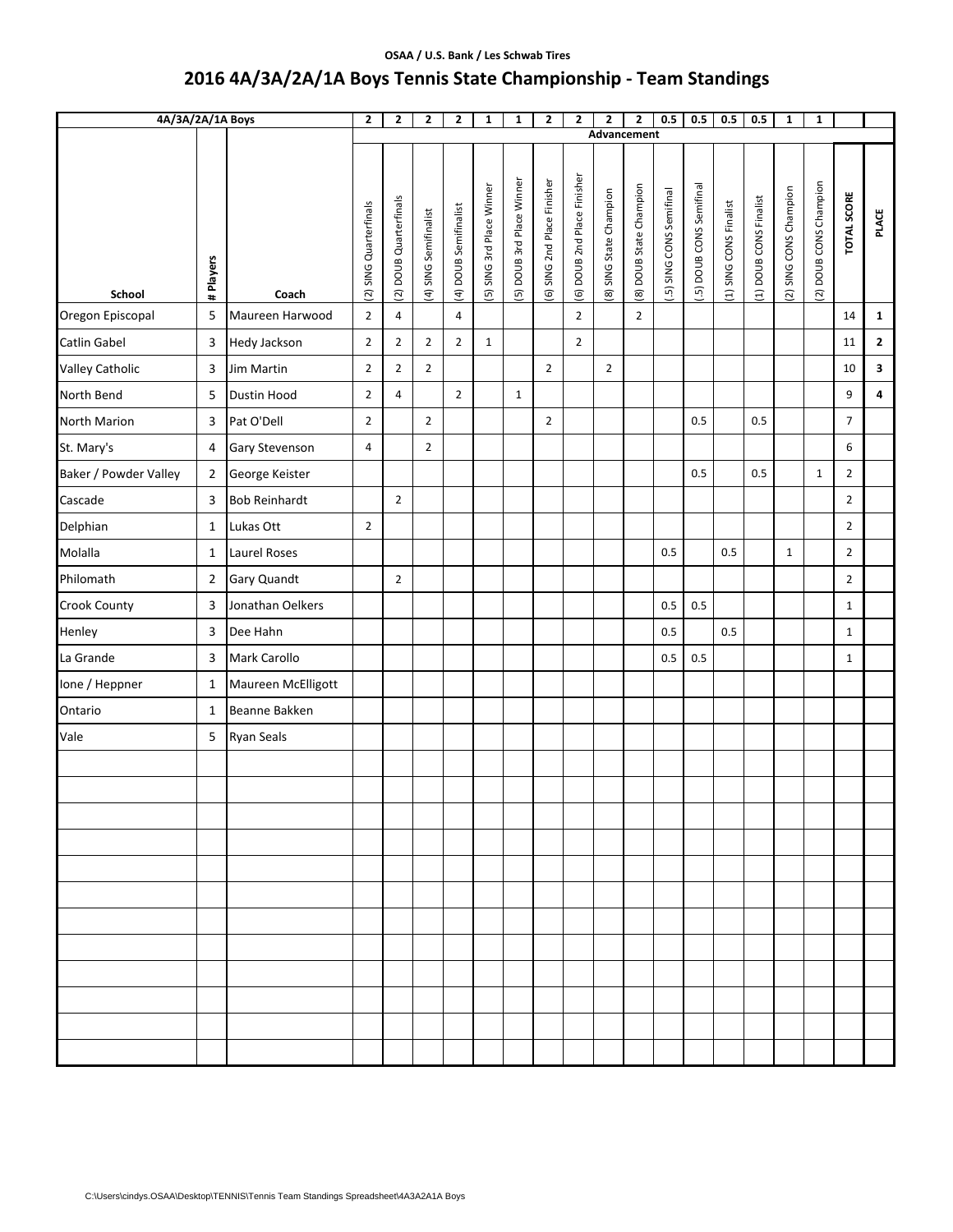#### **2016 OSAA / U.S. Bank / Les Schwab Tires 4A/3A/2A/1A Boys Tennis State Championships - Singles**



Kenneth Silva 10, Vale

Josh Ebel 12, La Grande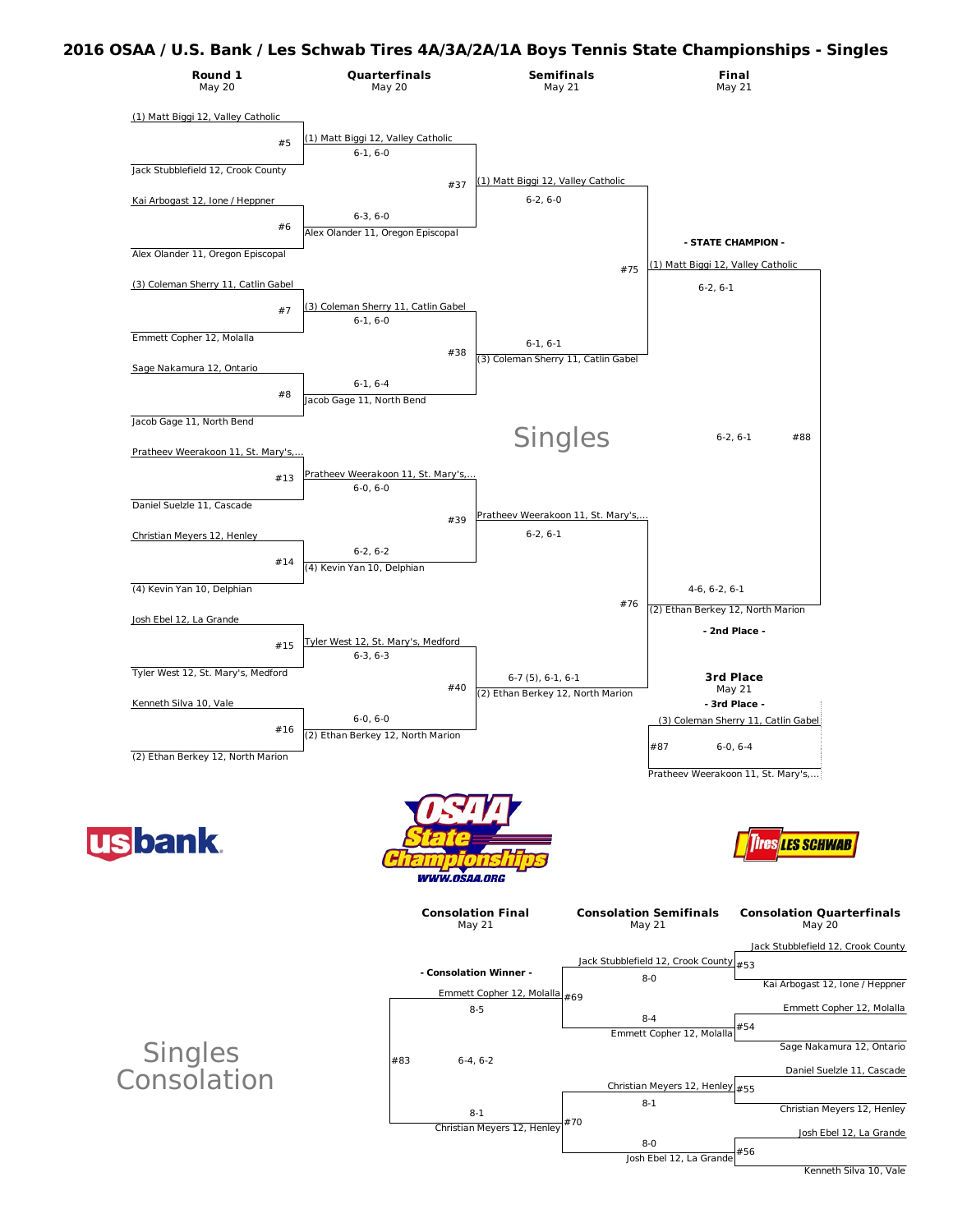## **2016 OSAA / U.S. Bank / Les Schwab Tires 4A/3A/2A/1A Boys Tennis State Championships -Doubles**

| Round 1<br>May 20                     | Quarterfinals<br>May 20                                 | <b>Semifinals</b><br>May 21                         | <b>Final</b><br>May 21                                |                                            |
|---------------------------------------|---------------------------------------------------------|-----------------------------------------------------|-------------------------------------------------------|--------------------------------------------|
| (1) McClanan 12 / Schrott 12, Catlin  |                                                         |                                                     |                                                       |                                            |
| #21                                   | (1) McClanan 12 / Schrott 12, Catlin                    |                                                     |                                                       |                                            |
|                                       | $6-1, 6-0$                                              |                                                     |                                                       |                                            |
| Stairs 12 / Schwin 11, Baker / Powde  | #45                                                     | (1) McClanan 12 / Schrott 12, Catlin                |                                                       |                                            |
| Todd 12 / Duran 12, Henley            |                                                         | $6-0, 6-1$                                          |                                                       |                                            |
| #22                                   | $6-2, 5-7, 6-0$<br>Haslam 11 / Viczarra-Osuna 11. Philo |                                                     |                                                       |                                            |
| Haslam 11 / Viczarra-Osuna 11, Philo  |                                                         |                                                     | - 2nd Place -                                         |                                            |
| (3) Jordan 12 / Lyons 12, North Bend  |                                                         | #79                                                 | (1) McClanan 12 / Schrott 12, Catlin                  |                                            |
|                                       | (3) Jordan 12 / Lyons 12, North Bend                    |                                                     | $6-7(4)$ , $6-1$ , $6-4$                              |                                            |
| #23                                   | $6-1, 6-1$                                              |                                                     |                                                       |                                            |
| Wenger 10 / Marvin 10, Vale           | #46                                                     | $7-6(4), 6-3$                                       |                                                       |                                            |
| Wisdom 11 / Schiller 11, La Grande    |                                                         | (3) Jordan 12 / Lyons 12, North Bend                |                                                       |                                            |
| #24                                   | $7-5, 6-3$                                              |                                                     |                                                       |                                            |
| Schaeffer 12 / Nelson 11, Cascade     | Schaeffer 12 / Nelson 11, Cascade                       |                                                     |                                                       |                                            |
|                                       |                                                         | Doubles                                             | #92<br>$7-5, 2-6, 7-6(2)$                             |                                            |
| Herranz 12 / Parvin 10, North Bend    |                                                         |                                                     |                                                       |                                            |
| #29                                   | Herranz 12 / Parvin 10, North Bend<br>$6-3.7-5$         |                                                     |                                                       |                                            |
| McLaughlin 10 / Carlson 11, Vale      |                                                         |                                                     |                                                       |                                            |
| Berger 11 / Thakkar 11, Oregon Epis   | #47                                                     | Berger 11 / Thakkar 11, Oregon Epis<br>$6-4, 6-1$   |                                                       |                                            |
|                                       | $7-5, 7-5$                                              |                                                     |                                                       |                                            |
| #30                                   | Berger 11 / Thakkar 11, Oregon Epis                     |                                                     |                                                       |                                            |
| (4) Harper 12 / Barchetti 12, Crook C |                                                         | #80                                                 | $6-2, 6-1$                                            |                                            |
| Hawkins 12 / Newton 11, St. Mary's,   |                                                         |                                                     | (2) Serrurier 11 / Leef 11, Oregon Ep                 |                                            |
| #31                                   | Jacinto 12 / Peev 9, Valley Catholic                    |                                                     | - STATE CHAMPION -                                    |                                            |
| Jacinto 12 / Peev 9, Valley Catholic  | $6-1, 6-1$                                              |                                                     |                                                       |                                            |
|                                       | #48                                                     | $6-4, 6-0$<br>(2) Serrurier 11 / Leef 11, Oregon Ep | 3rd Place<br>May 21                                   |                                            |
| Barrow 12 / Martin 11, North Marion   | $6-2, 6-0$                                              |                                                     | - 3rd Place -<br>(3) Jordan 12 / Lyons 12, North Bend |                                            |
| #32                                   | (2) Serrurier 11 / Leef 11, Oregon Ep                   |                                                     |                                                       |                                            |
| (2) Serrurier 11 / Leef 11, Oregon Ep |                                                         |                                                     | #91<br>$6-4, 6-4$                                     |                                            |
|                                       |                                                         |                                                     | Berger 11 / Thakkar 11, Oregon Epis                   |                                            |
| <b>usbank</b>                         | <i><b>WWW.OSAA.ORG</b></i>                              |                                                     | ires <mark>les schwab</mark>                          |                                            |
|                                       |                                                         | <b>Consolation Final</b><br>May 21                  | <b>Consolation Semifinals</b><br>May 21               | <b>Consolation Quarterfinals</b><br>May 20 |
|                                       |                                                         |                                                     | Stairs 12 / Schwin 11, Baker / Powde<br>#61           | Stairs 12 / Schwin 11, Baker / Powde       |
|                                       |                                                         | - Consolation Winner -                              | $8-6$                                                 | Todd 12 / Duran 12, Henley                 |
|                                       |                                                         | Stairs 12 / Schwin 11, Baker / Powde #71<br>$8-0$   |                                                       | Wenger 10 / Marvin 10, Vale                |
|                                       |                                                         |                                                     | $8 - 3$<br>#62<br>Wisdom 11 / Schiller 11, La Grande  |                                            |
| <b>Doubles</b>                        |                                                         |                                                     |                                                       | Wisdom 11 / Schiller 11, La Grande         |
| Consolation                           | #84                                                     | $6-2, 2-6, 6-2$                                     |                                                       | McLaughlin 10 / Carlson 11, Vale           |
|                                       |                                                         |                                                     | (4) Harper 12 / Barchetti 12, Crook C.<br>#63         |                                            |
|                                       |                                                         | $9-8(9)$<br>#72                                     | $8 - 5$                                               | (4) Harper 12 / Barchetti 12, Crook C      |
|                                       |                                                         | Barrow 12 / Martin 11, North Marion                 | 8-6                                                   | Hawkins 12 / Newton 11, St. Mary's,        |
|                                       |                                                         |                                                     | #64<br>Barrow 12 / Martin 11, North Marion            |                                            |

Barrow 12 / Martin 11, North Marion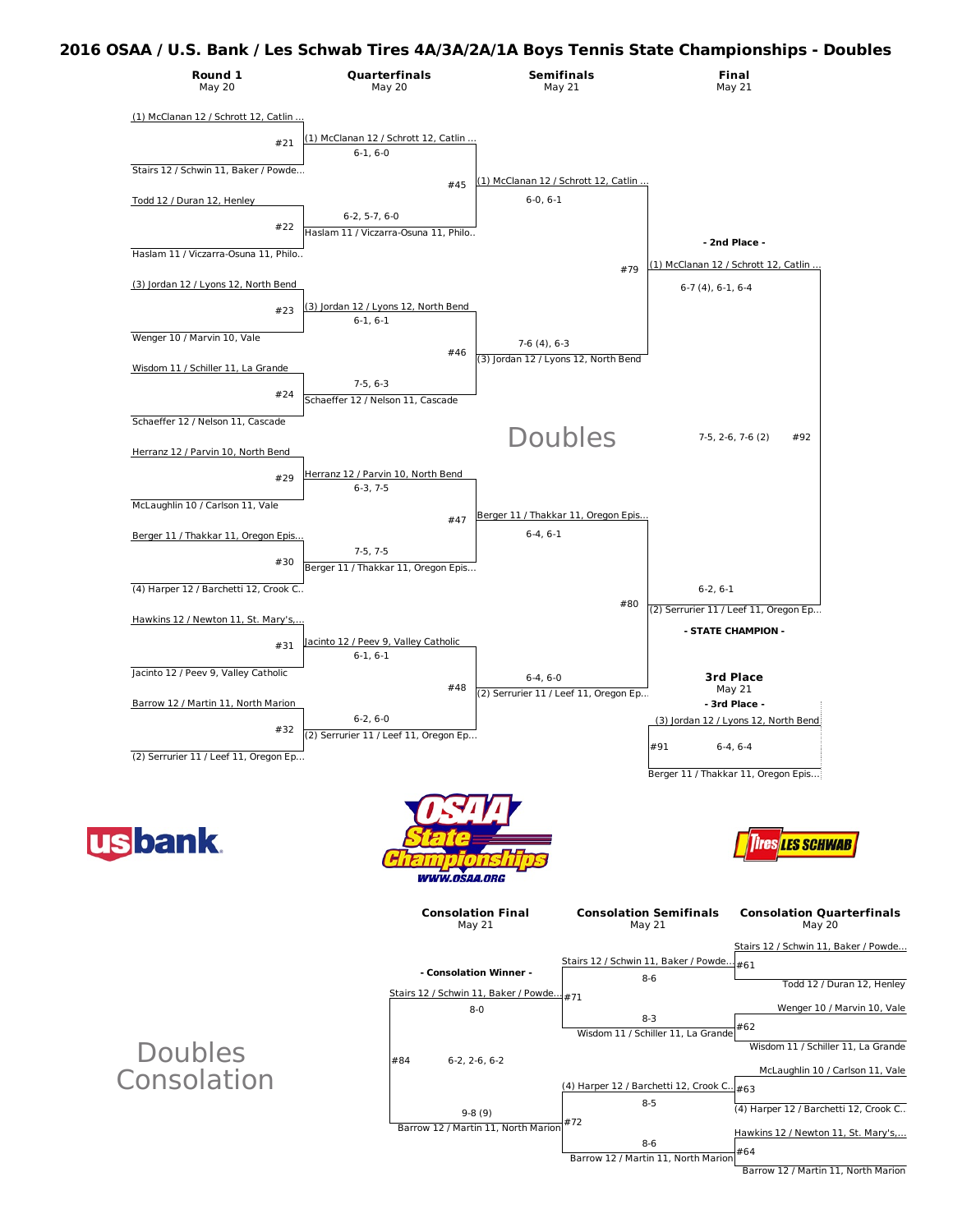#### **OSAA / U.S. Bank / Les Schwab Tires**

# **2016 4A/3A/2A/1A Girls Tennis State Championship ‐ Team Standings**

| 4A/3A/2A/1A Girls        |                |                       | $\mathbf{2}$           | $\mathbf{2}$           | $\overline{\mathbf{2}}$ | $\mathbf{2}$          | $\mathbf{1}$              | $\mathbf{1}$              | $\mathbf{2}$                | $\overline{2}$              | 2<br>Advancement        | $\overline{\mathbf{2}}$ | 0.5                      | 0.5                     | 0.5                    | 0.5                    | $\mathbf{1}$           | $\mathbf{1}$           |                |              |
|--------------------------|----------------|-----------------------|------------------------|------------------------|-------------------------|-----------------------|---------------------------|---------------------------|-----------------------------|-----------------------------|-------------------------|-------------------------|--------------------------|-------------------------|------------------------|------------------------|------------------------|------------------------|----------------|--------------|
|                          |                |                       |                        |                        |                         |                       |                           |                           |                             |                             |                         |                         |                          |                         |                        |                        |                        |                        |                |              |
| School                   | # Players      | Coach                 | (2) SING Quarterfinals | (2) DOUB Quarterfinals | (4) SING Semifinalist   | (4) DOUB Semifinalist | (5) SING 3rd Place Winner | (5) DOUB 3rd Place Winner | (6) SING 2nd Place Finisher | (6) DOUB 2nd Place Finisher | (8) SING State Champion | (8) DOUB State Champion | [.5] SING CONS Semifinal | .5) DOUB CONS Semifinal | (1) SING CONS Finalist | (1) DOUB CONS Finalist | (2) SING CONS Champion | (2) DOUB CONS Champion | TOTAL SCORE    | <b>PLACE</b> |
| Catlin Gabel             | 4              | <b>Norm Harris</b>    | 4                      | $\overline{2}$         | $\overline{4}$          | $\overline{2}$        | $\mathbf{1}$              | $\mathbf{1}$              | $\overline{2}$              |                             | $\overline{2}$          |                         |                          |                         |                        |                        |                        |                        | 18             | $\mathbf{1}$ |
| Oregon Episcopal         | 4              | Coleen Davis          |                        | 4                      |                         | $\overline{2}$        |                           |                           |                             | $\overline{2}$              |                         | $\overline{2}$          |                          |                         |                        |                        |                        |                        | 10             | $\mathbf{2}$ |
| Henley                   | $\overline{4}$ | Dee Hahn              |                        | $\overline{2}$         |                         | $\overline{2}$        |                           |                           |                             | $\overline{2}$              |                         |                         |                          | 0.5                     |                        | 0.5                    |                        | $\mathbf{1}$           | 8              | 3            |
| Vale                     | 5              | <b>Ryan Seals</b>     | $\overline{2}$         | 4                      |                         | $\overline{2}$        |                           |                           |                             |                             |                         |                         |                          |                         |                        |                        |                        |                        | 8              | 3            |
| Riverdale                | $\mathbf{1}$   | Jeff Brown            | $\overline{2}$         |                        | $\overline{2}$          |                       |                           |                           | $\overline{2}$              |                             |                         |                         |                          |                         |                        |                        |                        |                        | 6              |              |
| Molalla                  | 5              | Mike Clarke           | $\overline{2}$         | $\overline{2}$         |                         |                       |                           |                           |                             |                             |                         |                         | $\mathbf{1}$             |                         |                        |                        |                        |                        | 5              |              |
| Westside Christian       | $\mathbf{1}$   | <b>Cindy Norlund</b>  | $\overline{2}$         |                        | $\overline{2}$          |                       |                           |                           |                             |                             |                         |                         |                          |                         |                        |                        |                        |                        | 4              |              |
| Klamath Union            | $\mathbf 2$    | Duane Fitzsimmons     |                        |                        |                         |                       |                           |                           |                             |                             |                         |                         | $\mathbf{1}$             |                         | $\mathbf{1}$           |                        | $\mathbf 1$            |                        | 3              |              |
| Baker / Powder Valley    | 3              | George Keister        | $\overline{2}$         |                        |                         |                       |                           |                           |                             |                             |                         |                         |                          |                         |                        |                        |                        |                        | $\overline{2}$ |              |
| Estacada                 | $\overline{2}$ | <b>Heather Fitch</b>  |                        | $\overline{2}$         |                         |                       |                           |                           |                             |                             |                         |                         |                          |                         |                        |                        |                        |                        | $\overline{2}$ |              |
| St. Mary's               | $\mathbf{1}$   | <b>Steve Phillips</b> | $\overline{2}$         |                        |                         |                       |                           |                           |                             |                             |                         |                         |                          |                         |                        |                        |                        |                        | $\overline{2}$ |              |
| <b>Blanchet Catholic</b> | $\overline{2}$ | Erwin Soto            |                        |                        |                         |                       |                           |                           |                             |                             |                         |                         |                          | 0.5                     |                        | 0.5                    |                        |                        | $\mathbf{1}$   |              |
| Cascade                  | $\overline{2}$ | Ron Suelzle           |                        |                        |                         |                       |                           |                           |                             |                             |                         |                         |                          | 0.5                     |                        |                        |                        |                        | 0.5            |              |
| North Bend               | $\overline{2}$ | Corey Goll            |                        |                        |                         |                       |                           |                           |                             |                             |                         |                         |                          | 0.5                     |                        |                        |                        |                        | 0.5            |              |
| Crook County             | $\overline{2}$ | Lloyd Rogers          |                        |                        |                         |                       |                           |                           |                             |                             |                         |                         |                          |                         |                        |                        |                        |                        |                |              |
| <b>Hidden Vally</b>      | $\mathbf{1}$   | Samantha Mendoza      |                        |                        |                         |                       |                           |                           |                             |                             |                         |                         |                          |                         |                        |                        |                        |                        |                |              |
| Junction City            | $\overline{2}$ | Justin Corey          |                        |                        |                         |                       |                           |                           |                             |                             |                         |                         |                          |                         |                        |                        |                        |                        |                |              |
| Madras                   | $\mathbf{1}$   | Dave Jordan           |                        |                        |                         |                       |                           |                           |                             |                             |                         |                         |                          |                         |                        |                        |                        |                        |                |              |
| Ontario                  | 4              | Beanne Bakken         |                        |                        |                         |                       |                           |                           |                             |                             |                         |                         |                          |                         |                        |                        |                        |                        |                |              |
|                          |                |                       |                        |                        |                         |                       |                           |                           |                             |                             |                         |                         |                          |                         |                        |                        |                        |                        |                |              |
|                          |                |                       |                        |                        |                         |                       |                           |                           |                             |                             |                         |                         |                          |                         |                        |                        |                        |                        |                |              |
|                          |                |                       |                        |                        |                         |                       |                           |                           |                             |                             |                         |                         |                          |                         |                        |                        |                        |                        |                |              |
|                          |                |                       |                        |                        |                         |                       |                           |                           |                             |                             |                         |                         |                          |                         |                        |                        |                        |                        |                |              |
|                          |                |                       |                        |                        |                         |                       |                           |                           |                             |                             |                         |                         |                          |                         |                        |                        |                        |                        |                |              |
|                          |                |                       |                        |                        |                         |                       |                           |                           |                             |                             |                         |                         |                          |                         |                        |                        |                        |                        |                |              |
|                          |                |                       |                        |                        |                         |                       |                           |                           |                             |                             |                         |                         |                          |                         |                        |                        |                        |                        |                |              |
|                          |                |                       |                        |                        |                         |                       |                           |                           |                             |                             |                         |                         |                          |                         |                        |                        |                        |                        |                |              |
|                          |                |                       |                        |                        |                         |                       |                           |                           |                             |                             |                         |                         |                          |                         |                        |                        |                        |                        |                |              |
|                          |                |                       |                        |                        |                         |                       |                           |                           |                             |                             |                         |                         |                          |                         |                        |                        |                        |                        |                |              |
|                          |                |                       |                        |                        |                         |                       |                           |                           |                             |                             |                         |                         |                          |                         |                        |                        |                        |                        |                |              |
|                          |                |                       |                        |                        |                         |                       |                           |                           |                             |                             |                         |                         |                          |                         |                        |                        |                        |                        |                |              |
|                          |                |                       |                        |                        |                         |                       |                           |                           |                             |                             |                         |                         |                          |                         |                        |                        |                        |                        |                |              |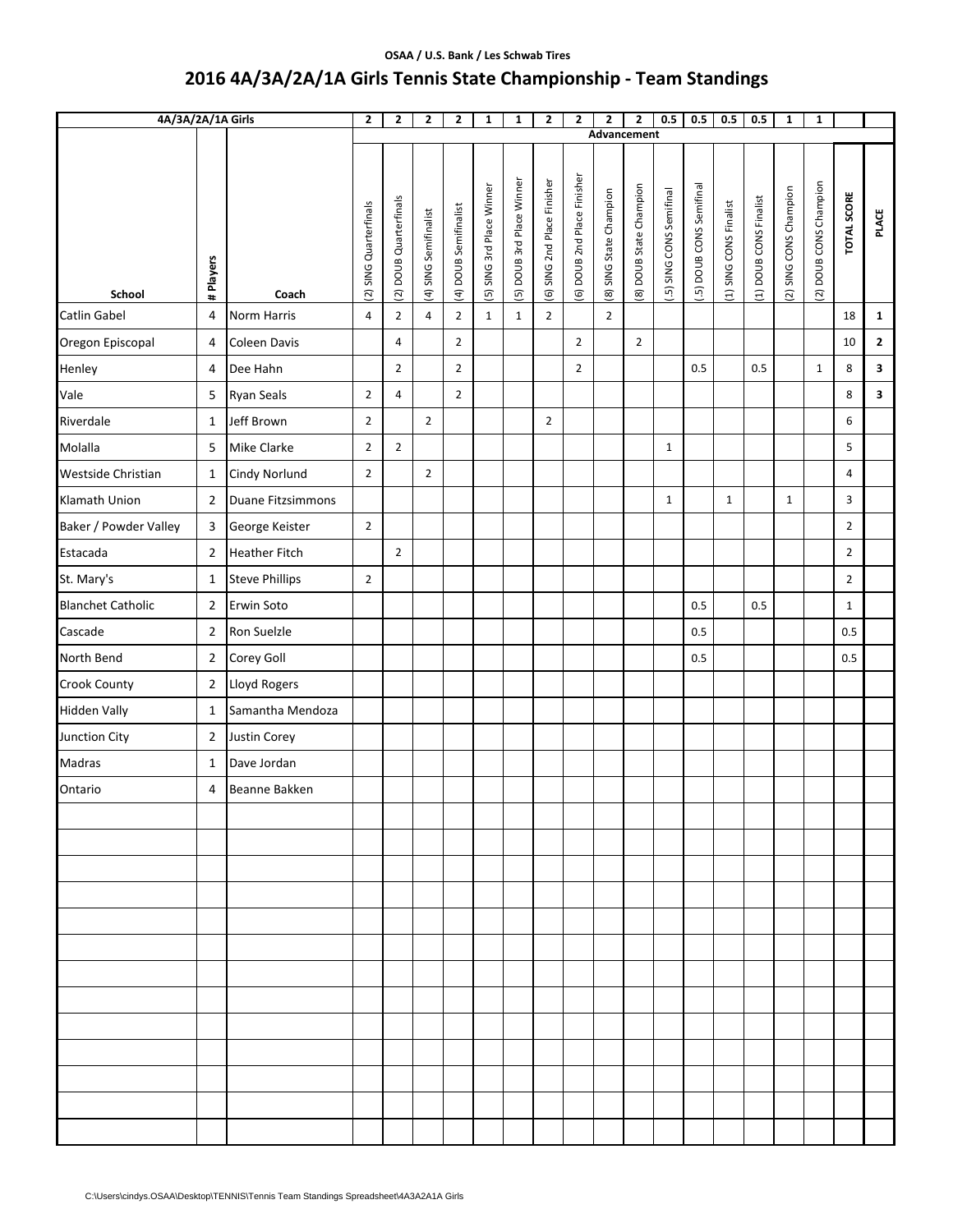#### **2016 OSAA / U.S. Bank / Les Schwab Tires 4A/3A/2A/1A Girls Tennis State Championships - Singles**



**- Consolation Winner -**

#52

Nell Danforth 12, Molalla